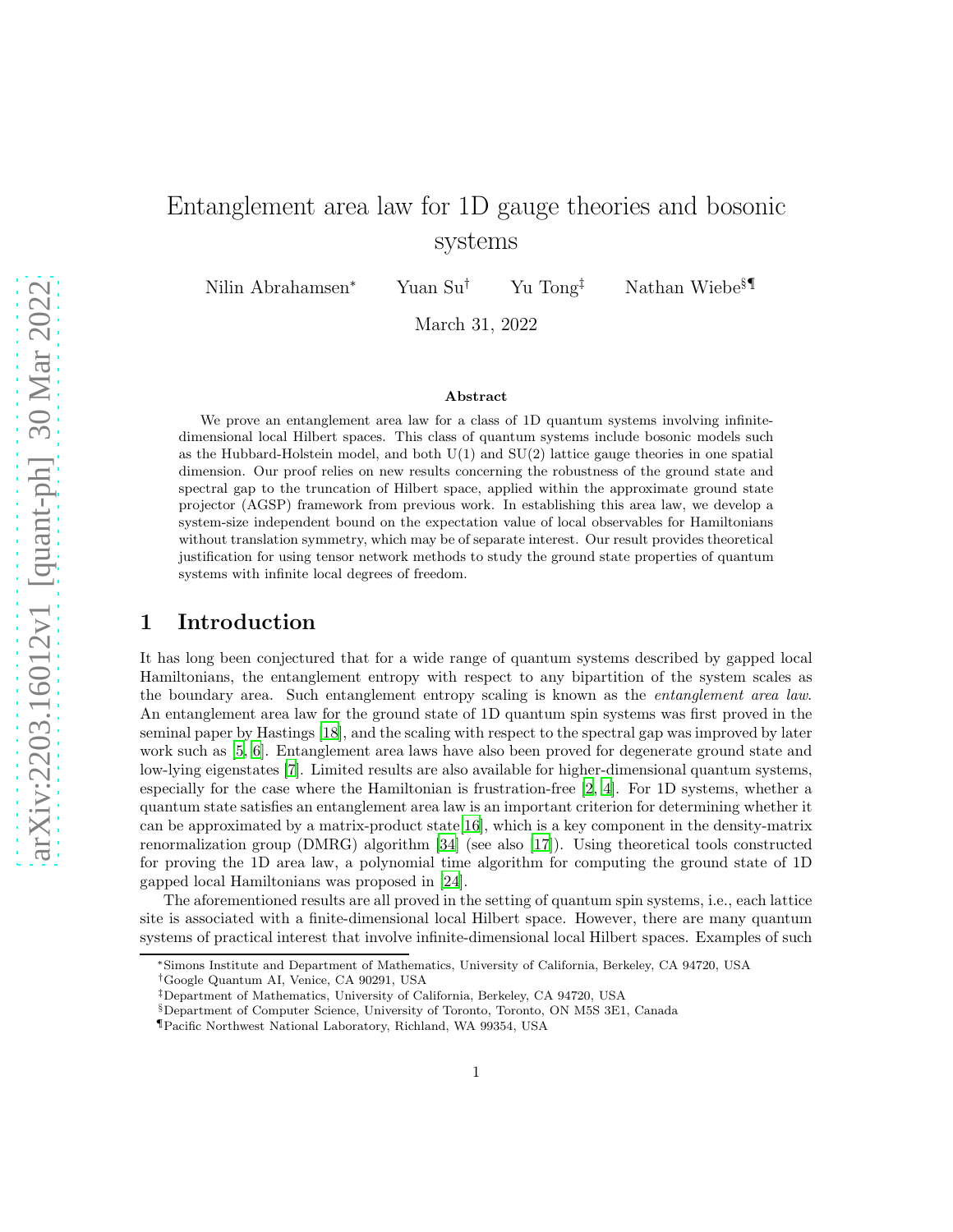include bosonic systems and gauge theories. When a quantum system involves bosons, each bosonic mode corresponds to an infinite-dimensional local Hilbert space, due to the fact that its occupation number can be arbitrarily large. A similar situation arises when we consider lattice gauge theories (LGTs), with the Hamiltonians constructed according to [\[22\]](#page-18-4). Given a fixed lattice discretization of a gauge theory, each gauge link (an edge of the lattice) has a local Hilbert space that is spanned by all the elements of the symmetry group, which is infinite dimensional when the symmetry group contains infinitely many elements. The gauge theories that are of the greatest interests, i.e. the  $U(1)$ ,  $SU(2)$ , and  $SU(3)$  theories, all fall into this category.

When the dimension of the local Hilbert space is infinite, the area law proof techniques developed for the finite dimensional case cannot be directly applied. By the state-of-the-art 1D area law result in [\[6](#page-17-1)], across a given cut in a 1D system described by a gapped local Hamiltonian, the entanglement entropy scales as  $\mathcal{O}(\Delta^{-1} \log^3(d))$  where d is the local Hilbert space dimension and  $\Delta$  is the spectral gap. This becomes infinity when the local Hilbert space is infinite-dimensional. Moreover, in quantum spin systems all local Hamiltonian terms can be rescaled to have operator norm at most 1, whereas in the models we consider in this work the local Hamiltonian terms can be unbounded, making it impossible to normalize them. For certain non-interacting bosonic systems, such as those involving infinite-dimensional local Hilbert spaces but are exactly solvable, the entanglement area law has been proven in Refs. [\[12,](#page-18-5) [13](#page-18-6), [14\]](#page-18-7) (see also [\[15\]](#page-18-8)). However, a general methodology remains elusive for establishing area laws for quantum systems with infinite local degrees of freedom.

Main result. In this work we prove an entanglement area law for a class of 1D quantum systems that involve bosons or arise from gauge theories, using the approximate ground state projector (AGSP) framework developed in [\[5\]](#page-17-0). These quantum systems involve infinite-dimensional local Hilbert spaces. Examples of such quantum systems include the Hubbard-Holstein model, U(1) and SU(2) LGTs, all of which are defined on a 1D chain. For these models, we can introduce a notion of local quantum number, which is the occupation number in the bosonic case, the electric field value in the  $U(1)$  LGT, and the total angular momentum in the SU(2) LGT. Informally, our main result can be summarized as follows:

**Theorem** (Main result (informal)). For the gapped ground state of the 1D Hubbard-Holstein model, or the 1D U(1) or SU(2) LGTs, the entanglement entropy across a cut scales like  $\mathcal{O}(\text{poly}(\Delta^{-1}))$ , where  $\Delta$  is the spectral gap, assuming that all coefficients in the Hamiltonian remain constant. In particular, this entanglement entropy scaling is independent of the system size.

A more precise statement can be found in Theorem [20.](#page-16-0) This result generalizes to other models as long as certain assumptions about the growth of the local Hilbert space dimension and quantum numbers are satisfied. We discuss these assumptions in detail in Section [3.](#page-4-0)

Proof strategy. Our result utilizes a local quantum number tail bound recently obtained in [\[31\]](#page-19-2). Essentially, this tail bound tells us that for the class of quantum systems we study, a spectrally isolated energy eigenstate can be well-approximated by a truncated state with low local quantum numbers. This suggests that we may choose an effective local Hilbert space with finite dimensions and thereby apply the framework developed in [\[5,](#page-17-0) [6](#page-17-1)]. To implement this proof strategy, we need to apply truncation to the local Hilbert space and by extension to the Hamiltonian terms, on each lattice site close to the cut. Through this procedure we will obtain a different Hamiltonian than the one we started out with; however, we show in Theorem [12](#page-11-0) that the truncation changes the ground state only by an exponentially small amount. This is similar to what is known as the robustness theorem [\[6](#page-17-1), Theorem 6.1]. Because of this we can show that the AGSP framework developed in [\[6\]](#page-17-1) is robust to this truncation. By the "off-the-rack" lemma with approximate target space in [\[1](#page-17-4)],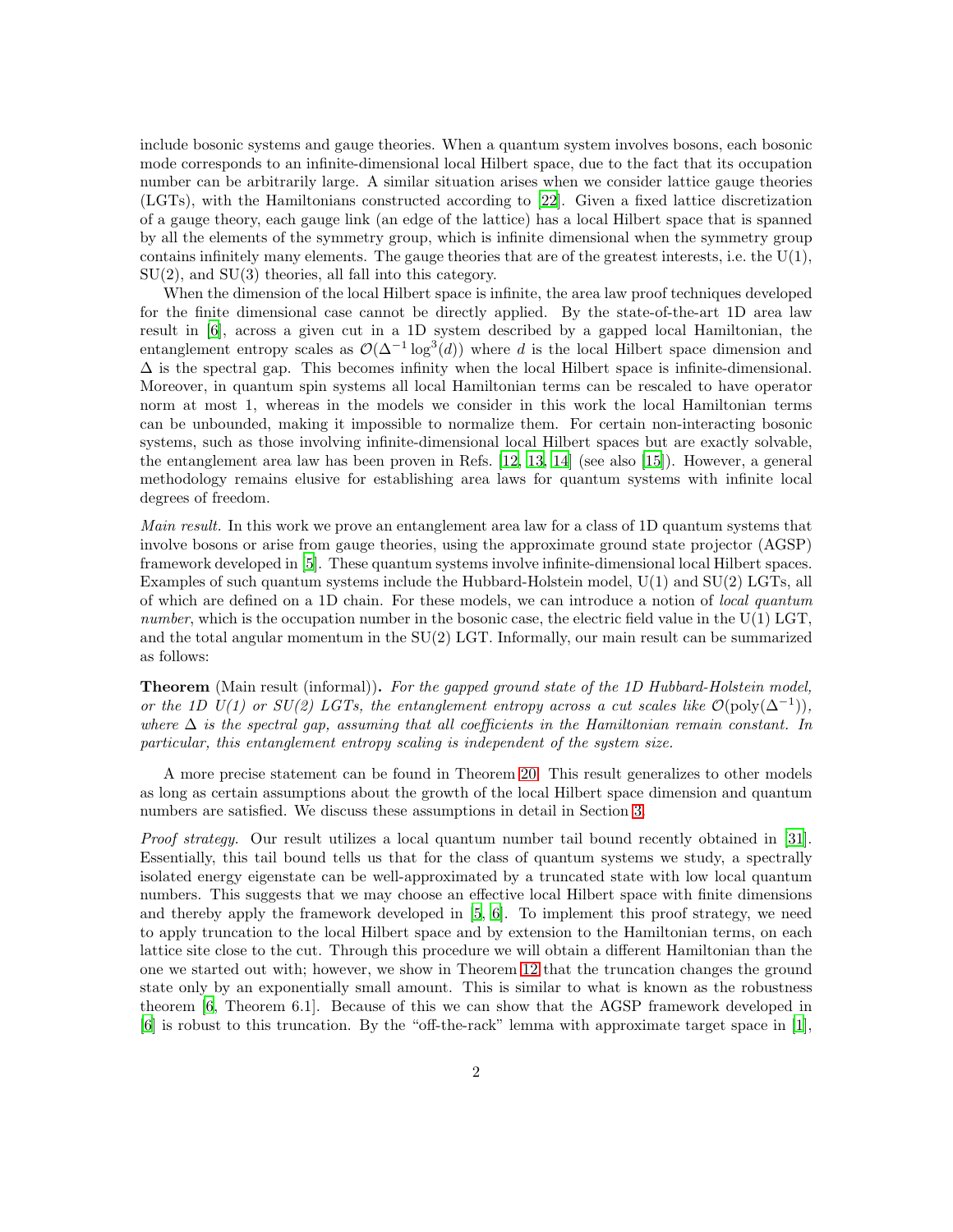generalized from the case [\[5\]](#page-17-0) of exact target state, we will prove the entanglement area law for our class of unbounded quantum systems.

As an intermediate step in our proof, we develop tools to show that the mean absolute value of the local quantum number can be bounded independently of the system size for many quantum systems without translation symmetry. We state the general version of our bound in Lemmas [7](#page-7-0) and [8](#page-8-0) and later specialize it to the Hubbard-Holstein model (Corollary [10\)](#page-9-0) and U(1) and SU(2) LGTs (Corollary [9\)](#page-8-1) with open boundary conditions.

In proving area laws for unbounded quantum systems, it is tempting to plug the eigenstate tail bound from [\[31\]](#page-19-2) directly into the area law result for spin systems [\[6](#page-17-1)]. However, such a naive strategy does not seem to work here. The main reason is that the tail bound from [\[31\]](#page-19-2) only guarantees the proximity of the quantum states before and after truncation, but not the proximity of the corresponding entanglement entropies. In the finite-dimensional setting, one could invoke the Fannes' inequality to estimate the entanglement entropy difference [\[33](#page-19-3), [35\]](#page-19-4), but its explicit dependence on the dimension of the Hilbert space will ruin the area law scaling for unbounded quantum systems. In fact, the main contribution of our paper is to give a careful truncation of the local Hilbert space that does not blow up entanglement entropy of the ground state, overcoming the technical difficulties mentioned above.

Tensor network methods have been extensively applied to studying LGTs to obtain interesting numerical results [\[8](#page-18-9), [9,](#page-18-10) [10](#page-18-11), [11,](#page-18-12) [26](#page-19-5), [27,](#page-19-6) [28](#page-19-7), [29\]](#page-19-8). Entanglement area law is a prerequisite for the ground state to be efficiently approximable using a tensor network state, and hence a rigorous proof in the setting of LGTs is crucial to the theoretical foundation of these numerical results. Moreover, if more mathematical rigor is needed, we might want a provably accurate algorithm to compute the ground state of gauge theories in 1D, along the line of the rigorous renormalization group (RG) method proposed in Ref. [\[7](#page-18-1)]. The current work can be seen as a first step towards that goal, since many of the proof techniques, such as the AGSP, are also useful components of the rigorous RG method.

Organization of the paper. The rest of the paper is organized as follows: in Section [2](#page-2-0) we will briefly introduce the class of models we consider, including the 1D gauge theories and the Hubbard-Holstein model. In Section [3](#page-4-0) we will discuss the common structure of these models that enables a proof of area law. In Section [4](#page-6-0) we will discuss properties of the ground state that can be used to truncate the infinite-dimensional local Hilbert space. In Section [5](#page-7-1) we prove that the local quantum numbers have a mean absolute value that can be bounded independently of the system size. This fact removes an otherwise extra assumption in the proof of the area law. In Section [6](#page-10-0) we will demonstrate that the ground state is robust to such truncations using properties derived in the previous section. In Section [7](#page-14-0) we prove our main result of the entanglement area law scaling, using an "off-the-rack" lemma slightly tighter than the one from [\[1\]](#page-17-4). We conclude our paper in Section [8](#page-16-1) with a brief summary of the main result and a selection of questions for future work.

## <span id="page-2-0"></span>2 1D gauge theories and bosonic systems

In this section we first introduce some specific quantum systems that we will study, and then extract the common structure of these systems. These quantum systems are all discussed in [\[31](#page-19-2), Section I]. We first consider the 1D Hubbard-Holstein model [\[19](#page-18-13)], a model describing electron-phonon interactions.

The Hubbard-Holstein model. This model is defined on a 1D chain of N nodes. Each node in the lattice, indexed by  $x$ , contains two fermionic modes (spin up and down) and a bosonic mode. The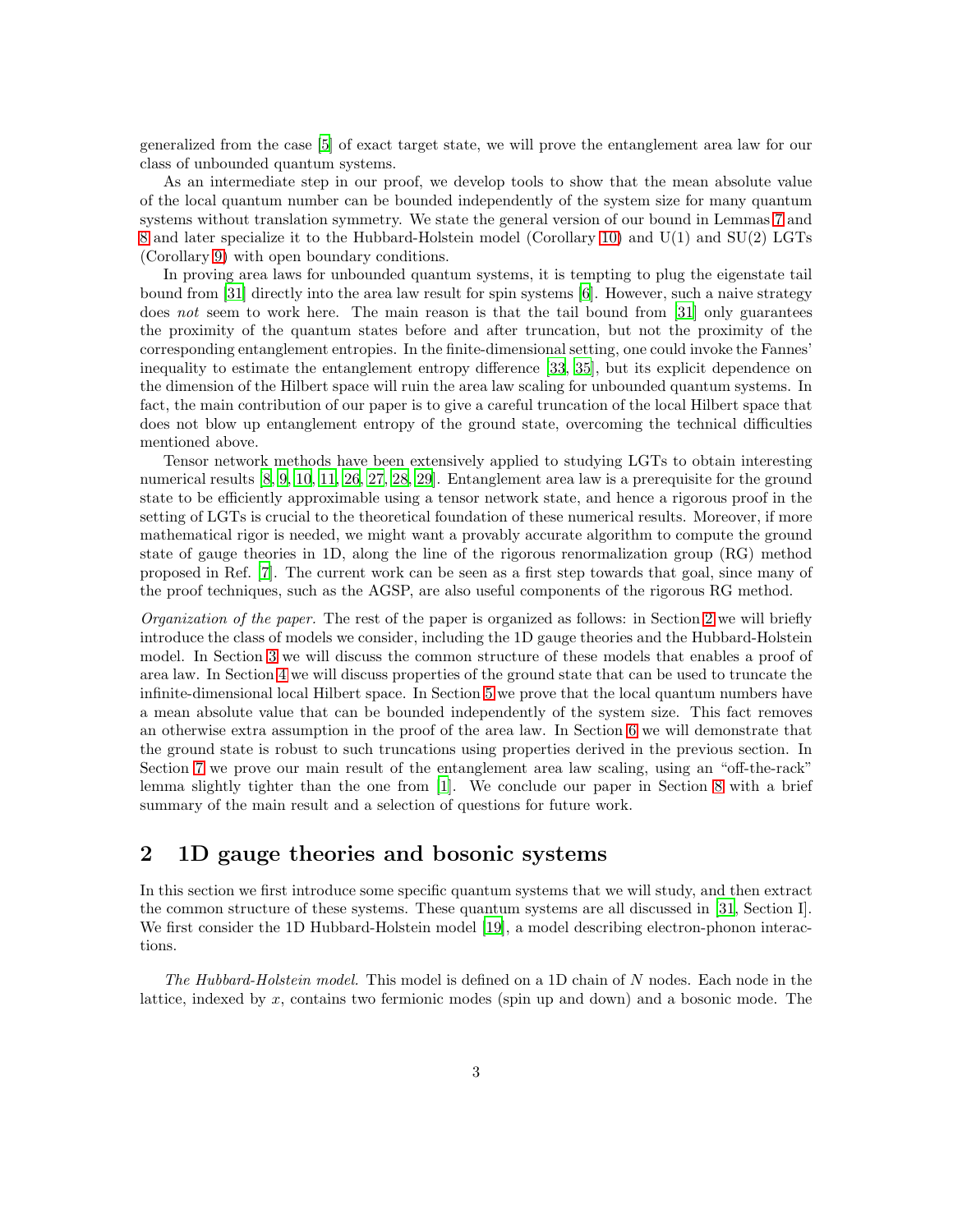Hamiltonian is

<span id="page-3-1"></span>
$$
H = H_f + H_{fb} + H_b,\tag{1}
$$

where  $H_f$  is the Hamiltonian of the Fermi-Hubbard model [\[21](#page-18-14)] acting on only the fermionic modes, and

$$
H_{fb} = g \sum_{x=1}^{N} (b_x^{\dagger} + b_x)(n_{x,\uparrow} + n_{x,\downarrow} - 1), \qquad H_b = \omega_0 \sum_{x=1}^{N} b_x^{\dagger} b_x, \tag{2}
$$

are the boson-fermion coupling and purely bosonic parts of the Hamiltonian respectively. Here,  $b_x$ is the bosonic annihilation operator on node x, and  $n_{x,\sigma}$  is the fermionic number operator for node x and spin  $\sigma$ .

For gauge theories, we consider the Hamiltonian formulation of the  $U(1)$  and  $SU(2)$  LGTs [\[22](#page-18-4)] in one dimension. The U(1) LGT is also known as the Schwinger model.

The  $U(1)$  lattice gauge theory. The system consists of a chain of N nodes with  $N-1$  links between adjacent nodes. We denote each node by  $x$ , and the links by the node on its left end. The links are sometimes called gauge links.

On each node x we have a fermionic mode whose annihilation operator is denoted by  $\phi_x$ . Each link consists of a planar rotor, whose configuration can be described by an angle  $\theta \in [0, 2\pi]$ . The local Hilbert space is the vector space of square-integrable functions on  $U(1)$ . An orthonormal basis of the local Hilbert space can be chosen to be the Fourier basis. More specifically we denote by  $|k\rangle$ the Fourier mode  $(2\pi)^{-1/2}e^{ik\theta}$ , and  $\{|k\rangle : k \in \mathbb{Z}\}$  form the basis we need.

We further define the operators  $E_x$  and  $U_x$ , which act on the vector space of the links, through

$$
E_x |k\rangle = k |k\rangle, \qquad U_x |k\rangle = |k - 1\rangle. \tag{3}
$$

The Hamiltonian for  $U(1)$  LGT can then be described in terms of these operators via

<span id="page-3-0"></span>
$$
H = H_M + H_{GM} + H_E,
$$
  
\n
$$
H_M = g_M \sum_x (-1)^x \phi_x^{\dagger} \phi_x,
$$
  
\n
$$
H_{GM} = g_{GM} \sum_x (\phi_x^{\dagger} U_x \phi_{x+1} + \phi_{x+1}^{\dagger} U_x^{\dagger} \phi_x),
$$
  
\n
$$
H_E = g_E \sum_x E_x^2.
$$
\n(4)

The three terms  $H_M, H_{GM}, H_E$  describe the fermionic mass (using staggered fermions [\[22](#page-18-4)]), the gauge-matter interaction, and the electric energy respectively.

The  $SU(2)$  lattice gauge theory. We only consider the theory using the fundamental representation of SU(2), as done in [\[10\]](#page-18-11). The model is still defined on a 1D chain consisting of nodes and links, similar to the  $U(1)$  case. The Hamiltonian also takes the form  $(4)$ . One difference is that in the  $SU(2)$  theory, each node x now contains two fermionic modes, whose annihilation operators are denoted by  $\phi_x^l$ ,  $l = 1, 2$ . We write  $\phi_x = (\phi_x^1, \phi_x^2)^\top$ . Each gauge link consists of a rigid rotator whose configuration is described by an element of the group  $SU(2)$  [\[22\]](#page-18-4). For the link Hilbert space, which is the vector space of square-integrable functions with respect to the Haar measure on  $SU(2)$ , we can construct an orthonormal basis that consists of the quantum states  $|jmm'\rangle$ , where  $j, m, m'$ are simultaneously either integers or half-integers with  $-j \leq m, m' \leq j$ . Here j is the total angular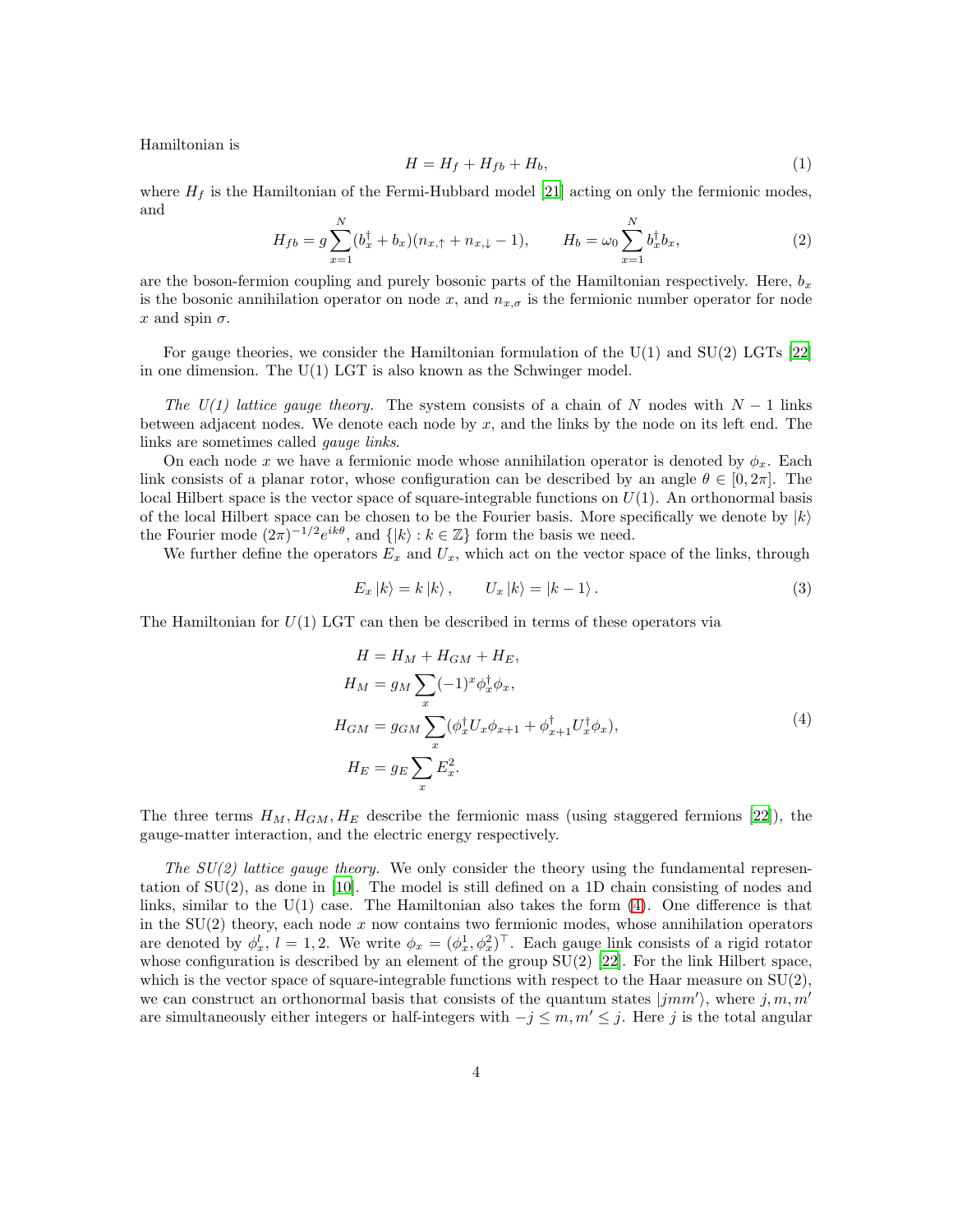momentum of the rotator, and  $m, m'$  are the components of angular momentum along the z-axis in the body-fixed and space-fixed coordinate systems.

The Hamiltonian takes the form  $(4)$ , and is invariant under  $SU(2)$  transformations acting either from the left or from the right, which correspond to rotations of the rigid rotator with respect to space-fixed or body-fixed axes respectively. The operators  $E_x^2$  and  $U_x$  are different from the U(1) case. The operator  $E_x^2$  is defined through

<span id="page-4-2"></span>
$$
E_x^2 | jmm'\rangle = j(j+1) | jmm'\rangle.
$$
 (5)

Because  $\phi_x$  has two components, where each component is a fermionic mode,  $U_x$  is a  $2 \times 2$  matrix, where each of the 4 matrix entries is an operator acting on the link space

$$
U_x = \begin{pmatrix} U_x^{11} & U_x^{12} \\ U_x^{21} & U_x^{22} \end{pmatrix} . \tag{6}
$$

An important property that we will use later is

$$
\langle j_1 m_1 m_1' | U_x^{ll'} | j_2 m_2 m_2' \rangle = 0, \text{ if } |j_1 - j_2| > 1/2, \qquad ||U_x^{ll'}|| \le 1,
$$
 (7)

which follows from rules for the addition of angular momentum, given that  $U_{x,n_i}$  transforms as the  $j = 1/2$  representation of SU(2). Here  $||O||$  denotes the spectral norm of an operator O.

### <span id="page-4-0"></span>3 The abstract model

We now consider a more general class of Hamiltonians that include all the previously discussed examples. We consider a 1D system consisting of N sites indexed by  $x = 1, 2, \ldots, N$ . In the context of the Hubbard-Holstein model, each site x contains one fermionic mode and one bosonic mode. In the context of the LGTs, each site  $x$  contains a node  $x$  and the gauge link  $x$  to the right, except for the last site which only contains a node (unless periodic boundary conditions are assumed). As discussed in Section [2,](#page-2-0) each node contains one or two fermionic modes for the  $U(1)$  and  $SU(2)$  cases respectively. The Hamiltonian is geometrically local:

$$
H = H_1 + H_2 + \dots + H_N,\tag{8}
$$

where each  $H_x$  acts on two adjacent sites x and  $x + 1$ .

The local vector spaces are allowed to be infinite-dimensional, but we need to keep track of which part of the space is relevant to our problem. To this end, we introduce the notion of the *local* quantum number.

<span id="page-4-1"></span>**Definition 1.** For any  $1 \le x \le N$ , we define an integer local quantum number  $\lambda_x$  and corresponding Hermitian observable  $O_x$  acting only on the local Hilbert space x, such that  $O_x |\lambda_x\rangle = \lambda_x |\lambda_x\rangle$ . We further define the following:

- 1. Let projector  $\Pi_S^{(x)}$  $S(S^{(x)}$  be defined for any  $S \subset \mathbb{R}$  such that  $\Pi_S^{(x)}$  $\langle S \rangle_{S}^{(x)} |\lambda_{x}\rangle = |\lambda_{x}\rangle$  if and only if  $\lambda_{x} \in S$ . Further, we define  $\overline{\Pi}_{S}^{(x)} = I - \Pi_{S}^{(x)}$  $S<sup>(x)</sup>$  to be the projector onto the complement of S.
- 2. We define for cutoff  $\Lambda \in \mathbb{R}$  the local Hilbert space dimension of a site x to be  $d(\Lambda)$  $\mathrm{rank}(\Pi^{(x)}_{[-\Lambda,\Lambda]})$ . For simplicity we use the same cutoff  $\Lambda$  for all sites throughout the paper where truncation is needed.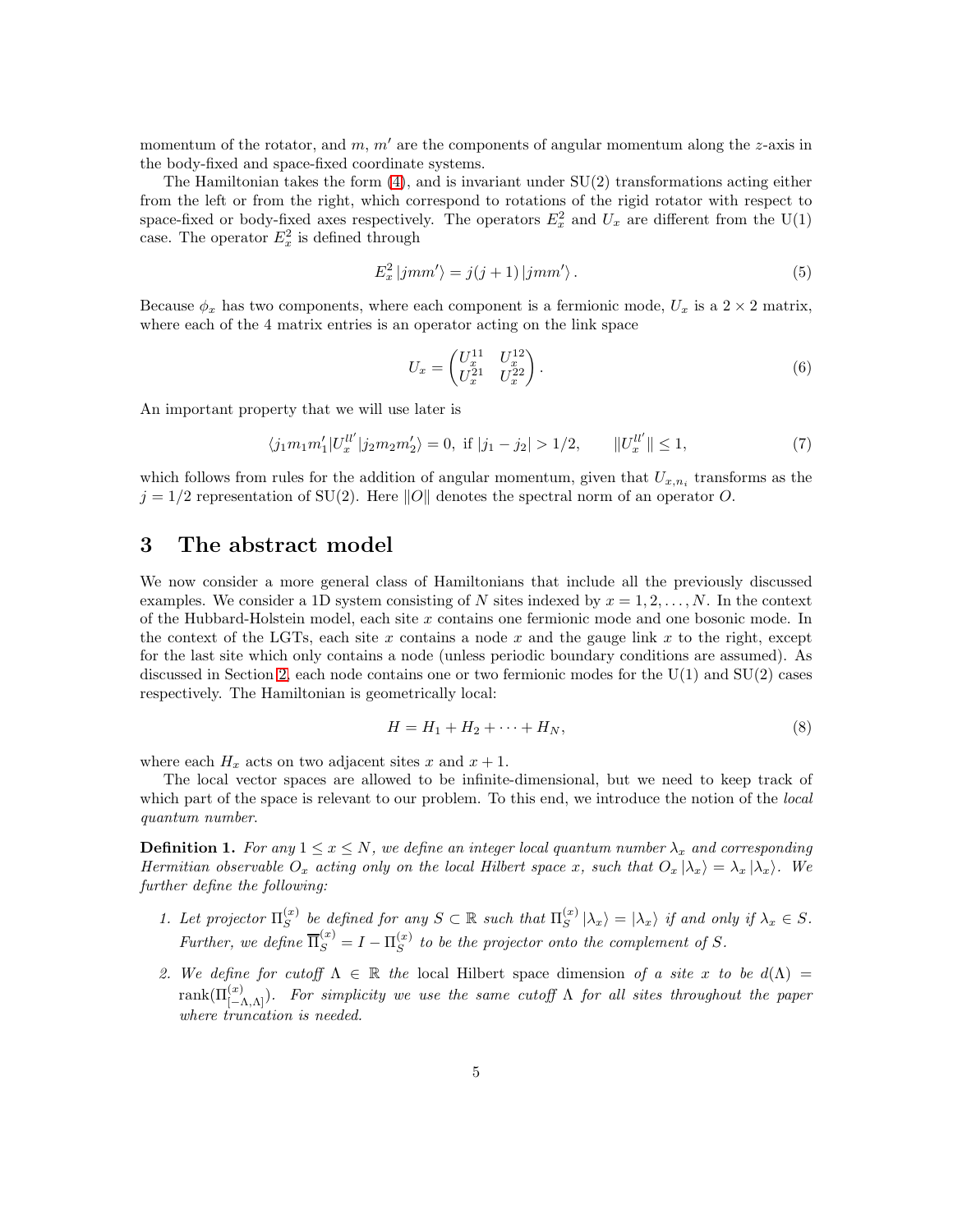3. We define for site x the norm of the local Hamiltonian  $H_x$  constrained to  $[-\Lambda, \Lambda]$  to be  $\mathcal{N}(\Lambda) =$  $||H_x \Pi_{[-\Lambda,\Lambda]}^{(x)}||$  where  $||\cdot||$  is the spectral norm.

Often the local observables of interest in a physical problem may have noninteger eigenvalues. If the eigenvalues are all integer multiples of a fixed number, up to some constant shift, then simply shifting and rescaling the observable can get the local quantum numbers we want. Otherwise we can apply a non-linear transformation to the local observable to map all eigenvalues to integers. Also, henceforth we do not distinguish between  $O_x$  and  $\lambda_x$  and will sometimes use  $\lambda_x$  as an operator.

Using the notation of Definition [1,](#page-4-1) we can easily articulate a fundamental assumption for our work, namely, the norm of the local Hamiltonian as well as the local Hilbert space dimension grow modestly with the cutoff Λ. This assumption is stated formally below.

<span id="page-5-4"></span>**Assumption 2** (Local quantum numbers). The scaling of the maximum local dimension  $d(\Lambda)$  and the norm of the local Hamiltonian  $H_x$  constrained to the local quantum number range  $[-\Lambda, \Lambda]$  obey

$$
d(\Lambda), \ \mathcal{N}(\Lambda) = \mathcal{O}(\text{poly}(\Lambda)).\tag{9}
$$

<span id="page-5-3"></span>More conditions are needed for us to handle the infinite dimensional local Hilbert space. Following [\[31\]](#page-19-2), we assume that:

**Assumption 3** (Growth of local quantum numbers). There exist non-negative real-valued constants  $\chi$  and r such that, for any x, the Hamiltonian can be decomposed as

<span id="page-5-2"></span><span id="page-5-1"></span><span id="page-5-0"></span>
$$
H = H_W^{(x)} + H_R^{(x)},\tag{10}
$$

where  $H_W^{(x)}$  and  $H_R^{(x)}$  satisfy (for  $\Pi_{\lambda}^{(x)} \equiv \Pi_{\{\lambda\}}^{(x)}$  $\binom{x}{\{\lambda\}}$ 

$$
\Pi_{\lambda}^{(x)} H_W^{(x)} \Pi_{\lambda'}^{(x)} = 0, \ \text{if } |\lambda - \lambda'| > 1,
$$
\n(11a)

$$
||H_W^{(x)}\Pi_{[-\Lambda,\Lambda]}^{(x)}|| \le \chi(\Lambda+1)^r,\tag{11b}
$$

$$
[H_R^{(x)}, \Pi_\lambda^{(x)}] = 0 \text{ for all } \lambda,
$$
\n(11c)

for all  $x = 1, 2, \ldots, N$ .

We note that the  $H = H_W^{(x)} + H_R^{(x)}$  $\mathbb{R}^{(x)}$  is a decomposition of the entire Hamiltonian for each site x, and neither  $H_W^{(x)}$  nor  $H_R^{(x)}$  is necessarily local.

These assumptions are satisfied by many physical models of interest. For example, for the Hubbard-Holstein model we can take our local quantum number to be the bosonic occupation number of each of the sites. Furthermore, we can choose for any  $x \, [31]$  $x \, [31]$ 

$$
H_W^{(x)} = g(b_x^{\dagger} + b_x)(n_{x,\uparrow} + n_{x,\downarrow} - 1), \qquad H_R^{(x)} = \sum_{x'} \omega_0 b_{x'}^{\dagger} b_{x'} + \sum_{x' \neq x} g(b_x^{\dagger} + b_x)(n_{x,\uparrow} + n_{x,\downarrow} - 1) + H_f. \tag{12}
$$

If we take our local quantum number,  $\lambda_x$ , to be the phonon number at a particular site with  $O_x = b_x^{\dagger} b_x$  we then see that [\(11a\)](#page-5-0) holds because the bosonic ladder operators only couple between adjacent occupancy states. Using the commutation properties of  $b_x$  and  $b_x^{\dagger}$  it is easy to see that [\(11b\)](#page-5-1) holds with  $r = 1/2$  and  $\chi \leq 2g$ . Since bosonic ladder operators commute across different sites, we have that [\(11c\)](#page-5-2) also holds for this model. A similar decomposition can be shown to exist for  $U(1)$  and  $SU(2)$  lattice gauge theories in one spatial dimension.

While such decompositions exist for many cases of interest, they are obviously not necessarily unique. In fact, the choice of decomposition may potentially impact the value of r and  $\chi$  that appears in [\(11b\)](#page-5-1). But for our purpose of proving area law, it suffices to take any such decomposition of the Hamiltonian.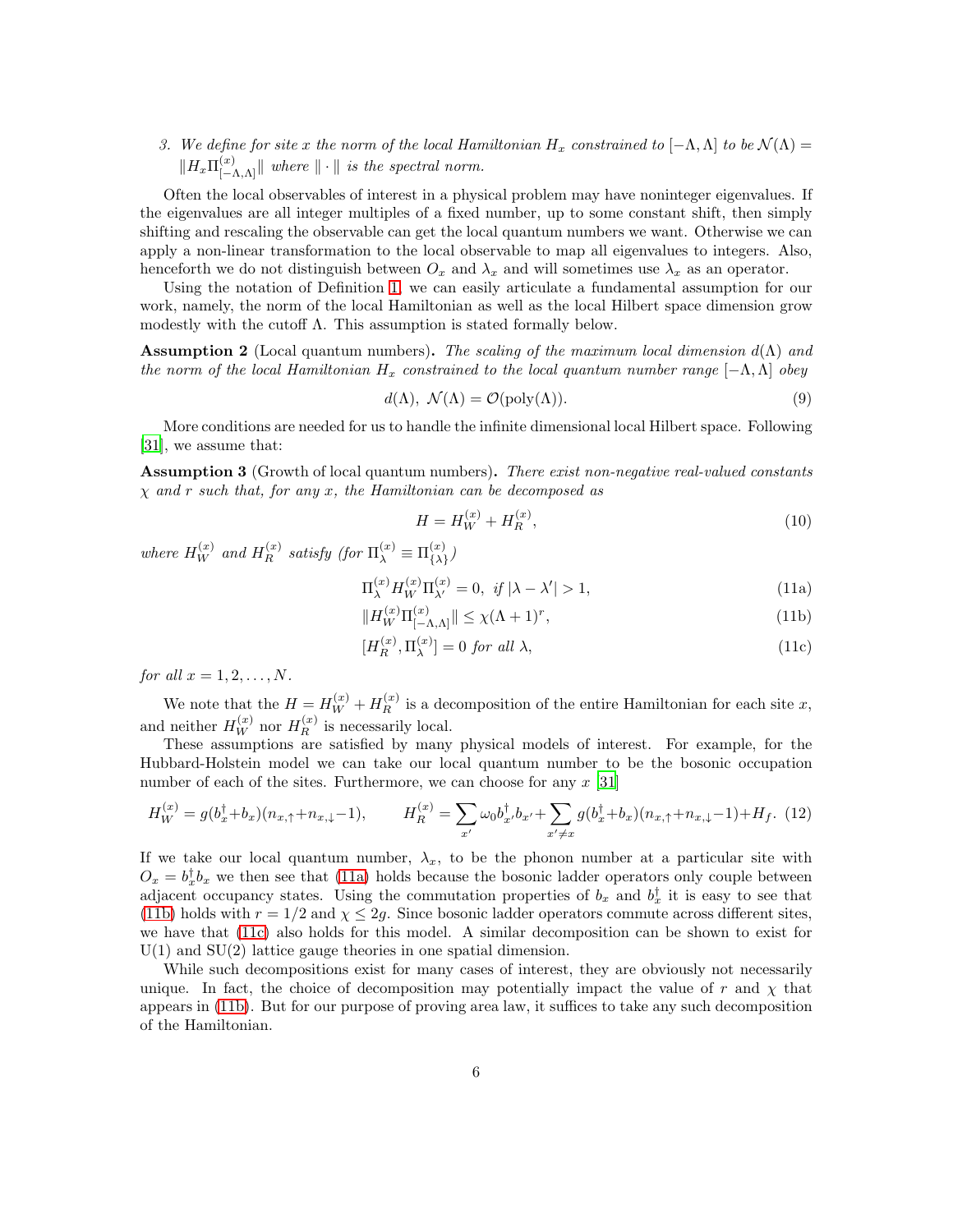### <span id="page-6-0"></span>4 Truncating the local Hilbert space

Although we consider the setting where the local Hilbert spaces are infinite dimensional, we can approximate spectrally isolated eigenstates with states containing low local quantum numbers. This fact is made rigorous in [\[31,](#page-19-2) Theorem 12] which we restate here in a slightly modified way:

<span id="page-6-1"></span>**Theorem 4** (Quantum number distribution tail bound). Let  $H$  be a Hamiltonian satisfying As-sumption [3.](#page-5-3) Let  $|\Psi\rangle$  be an eigenstate of H corresponding to an eigenvalue  $\varepsilon$  with multiplicity 1, and  $\varepsilon$  be separated from the rest of the spectrum of H by a spectral gap  $\Delta$ . Moreover, for a fixed site x we assume local quantum number  $|\lambda_x|$  has a finite expectation value:

$$
\sum_{\lambda} |\lambda| \langle \Psi | \Pi_{\lambda}^{(x)} | \Psi \rangle = \bar{\lambda}_x < \infty,
$$

we then have that

$$
\|(I-\Pi_{[-\Lambda,\Lambda]}^{(x)})\,|\Psi\rangle\|\leq e^{-\Omega\left(\sqrt{\chi^{-1}\Delta(\Lambda^{1-r}-(2\bar\lambda_x)^{1-r})}\right)}.
$$

<span id="page-6-2"></span>We will further need to apply this result to bound the error that emerges from applying the truncation bound to many sites. The following corollary provides such a result in a convenient form.

**Corollary 5.** Let  $\Pi' = \prod_{x=\ell+1}^{\ell+s} \Pi_{[-\Lambda,\Lambda]}^{(x)}$ , then under the same assumption as in Theorem [4,](#page-6-1) we have

$$
||(I - \Pi') |\Psi\rangle|| \leq \sqrt{s} e^{-\Omega \left(\sqrt{\chi^{-1} \Delta (\Lambda^{1-r} - (2\bar{\lambda})^{1-r})}\right)},
$$

where  $\bar{\lambda} = \max_{\ell \leq x \leq \ell + s} \bar{\lambda}_x$ .

Proof. Proof follows from Theorem [4](#page-6-1) via a straightforward application of the triangle inequality and the sub-multiplicative property of the spectral norm:

$$
\| (I - \Pi') | \Psi \rangle \| = \sqrt{\langle \Psi | (I - \Pi')^2 | \Psi \rangle} = \sqrt{\langle \Psi | (I - \Pi') | \Psi \rangle}
$$
  
\n
$$
= \sqrt{\sum_{x=\ell+1}^{\ell+s} \langle \Psi | \prod_{x'=\ell+1}^{x-1} \Pi_{[-\Lambda,\Lambda]}^{(x')} (I - \Pi_{[-\Lambda,\Lambda]}^{(x)}) | \Psi \rangle}
$$
  
\n
$$
\leq \sqrt{\sum_{x=\ell+1}^{\ell+s} \| (I - \Pi_{[-\Lambda,\Lambda]}^{(x)}) | \Psi \rangle \|} \leq \sqrt{s} e^{-\Omega \left( \sqrt{\chi^{-1} \Delta (\Lambda^{1-r} - (2\bar{\lambda})^{1-r})} \right)}.
$$
 (13)

<span id="page-6-3"></span>A final important consequence of Theorem [4](#page-6-1) is a bound on the quantity  $\|\Pi' H (I - \Pi') \ket{\Psi}\|$  where Π′ is defined as in Corollary [5.](#page-6-2) We use the above corollary to derive such a bound below.

**Corollary 6.** Let  $\Pi' = \prod_{x=\ell+1}^{\ell+s} \Pi_{[-\Lambda,\Lambda]}^{(x)}$ , then under the same assumption as in Theorem [4,](#page-6-1) we have

$$
\|\Pi' H(I - \Pi') \,|\Psi\rangle\| \leq s^{3/2} \mathcal{N}(\Lambda) e^{-\Omega \left(\sqrt{\chi^{-1} \Delta(\Lambda^{1-r} - (2\bar{\lambda})^{1-r})}\right)},
$$

where  $\bar{\lambda} = \max_{\ell \leq x \leq \ell + s} \bar{\lambda}_x$ .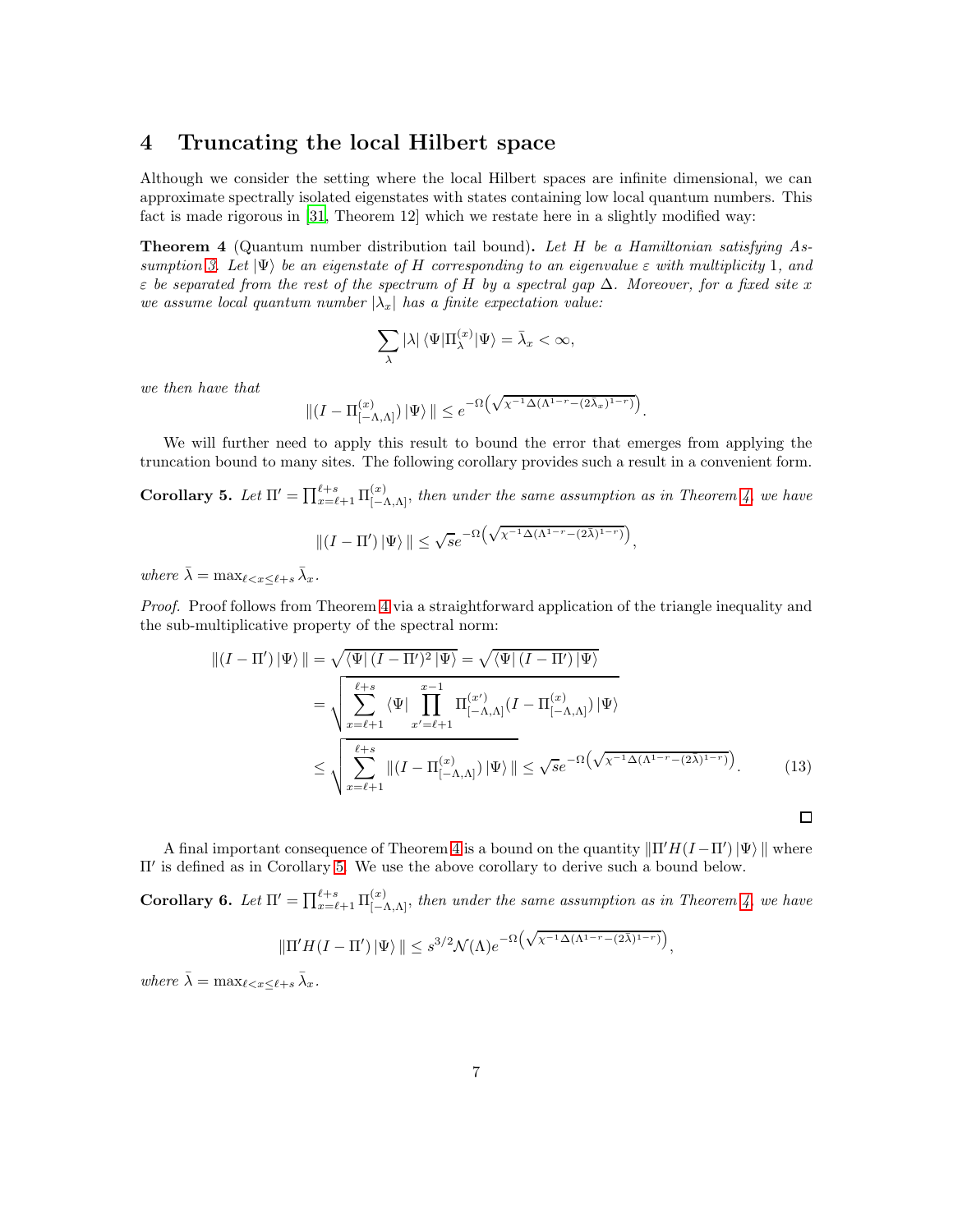*Proof.* We only need to use Corollary [5](#page-6-2) along with a bound for  $\|\Pi' H (I - \Pi')\|$ . We have

$$
\Pi' H(I - \Pi') = \sum_{x=1}^{N} \Pi' H_x(I - \Pi') = \sum_{x=\ell+1}^{\ell+s} \Pi' H_x(I - \Pi').
$$
\n(14)

 $\Box$ 

The second equality is because  $\Pi' H_x(I - \Pi') = \Pi'(I - \Pi')H_x = 0$  if  $x \notin \{\ell+1, \ldots, \ell+s\}$ . Therefore

$$
\|\Pi' H (I - \Pi')\| \le \sum_{x=\ell+1}^{\ell+s} \|\Pi' H_x (I - \Pi')\| \le \sum_{x=\ell+1}^{\ell+s} \|\Pi_{[-\Lambda,\Lambda]}^{(x)} H_x\| \le s\mathcal{N}(\Lambda). \tag{15}
$$

We remark that the bound in the above corollary does not depend on the system size  $N$ . However, there is a dependence on  $\lambda$ , an upper bound on the mean absolute value of the local quantum numbers on sites  $\ell + 1, \ell + 2, \ldots, \ell + s$ . One might worry that  $\overline{\lambda}$  will show up as an independent parameter in our expression of the entanglement entropy. However, we will show in the next section that for the ground states of U(1) and SU(2) LGTs as well as the Hubbard-Holstein model,  $\lambda$  depends only on the coefficients in the Hamiltonian, and is thus independent of the system size.

# <span id="page-7-1"></span>5 Bounding the mean absolute value of the local quantum number

In this section we prove bounds on the mean absolute value  $\bar{\lambda}_x = \langle |\lambda_x| \rangle$  of the local quantum numbers in the ground states of U(1) and SU(2) LGTs, as well as the Hubbard-Holstein model.  $\lambda_x$  here is the local quantum number of site x and  $\langle \cdot \rangle$  denotes the ground state expectation value. We will drop the subscript  $x$  in this section because we will focus on only a single bosonic mode or gauge link. These bounds are independent of the system size and only depend on the coefficients in the Hamiltonians.

In the following discussion, we view our lattice models as a bipartite system, where a subsystem A is a gauge link or bosonic mode, and a subsystem  $B$  is the rest of the system. We then bound  $\langle |\lambda| \rangle$ , where  $\lambda$  is the local quantum number for A, using the variational principle.

<span id="page-7-0"></span>**Lemma 7.** Consider a bipartite system with Hilbert space  $\mathcal{H} = \mathcal{H}_A \otimes \mathcal{H}_B$ , where  $\mathcal{H}_A$  and  $\mathcal{H}_B$ are the Hilbert spaces for subsystems A and B respectively. Let  $H = H_A + H_{AB} + H_B$  be the Hamiltonian, where  $H_A$  acts non-trivially only on A, and  $H_B$  on B. Let  $|\Psi\rangle$  be the ground state of H. Furthermore, we assume that there exists an operator  $K_A$  acting non-trivially only on A such that  $|H_{AB}| \preceq K_A$ . Then we have

<span id="page-7-3"></span>
$$
\langle \Psi | \left( H_A - K_A \right) | \Psi \rangle \le \langle \Psi_A | \left( H_A + K_A \right) | \Psi_A \rangle, \tag{16}
$$

for any  $|\Psi_A\rangle \in \mathcal{H}_A$ . Here  $\preceq$  denotes the partial order induced by the convex cone of positive semidefinite operators and  $|O| = \sqrt{O^{\dagger}O}$  for operator O.

*Proof.* Let  $|\Psi_P\rangle = |\Psi_A\rangle |\Psi_B\rangle$  be a product state, where  $|\Psi_B\rangle \in \mathcal{H}_B$  is the ground state of  $H_B$ , and  $|\Psi_A\rangle \in \mathcal{H}_A$  is chosen arbitrarily. Then because  $|\Psi\rangle$  is the ground state of H we have

<span id="page-7-2"></span>
$$
\langle \Psi | H | \Psi \rangle \le \langle \Psi_P | H | \Psi_P \rangle. \tag{17}
$$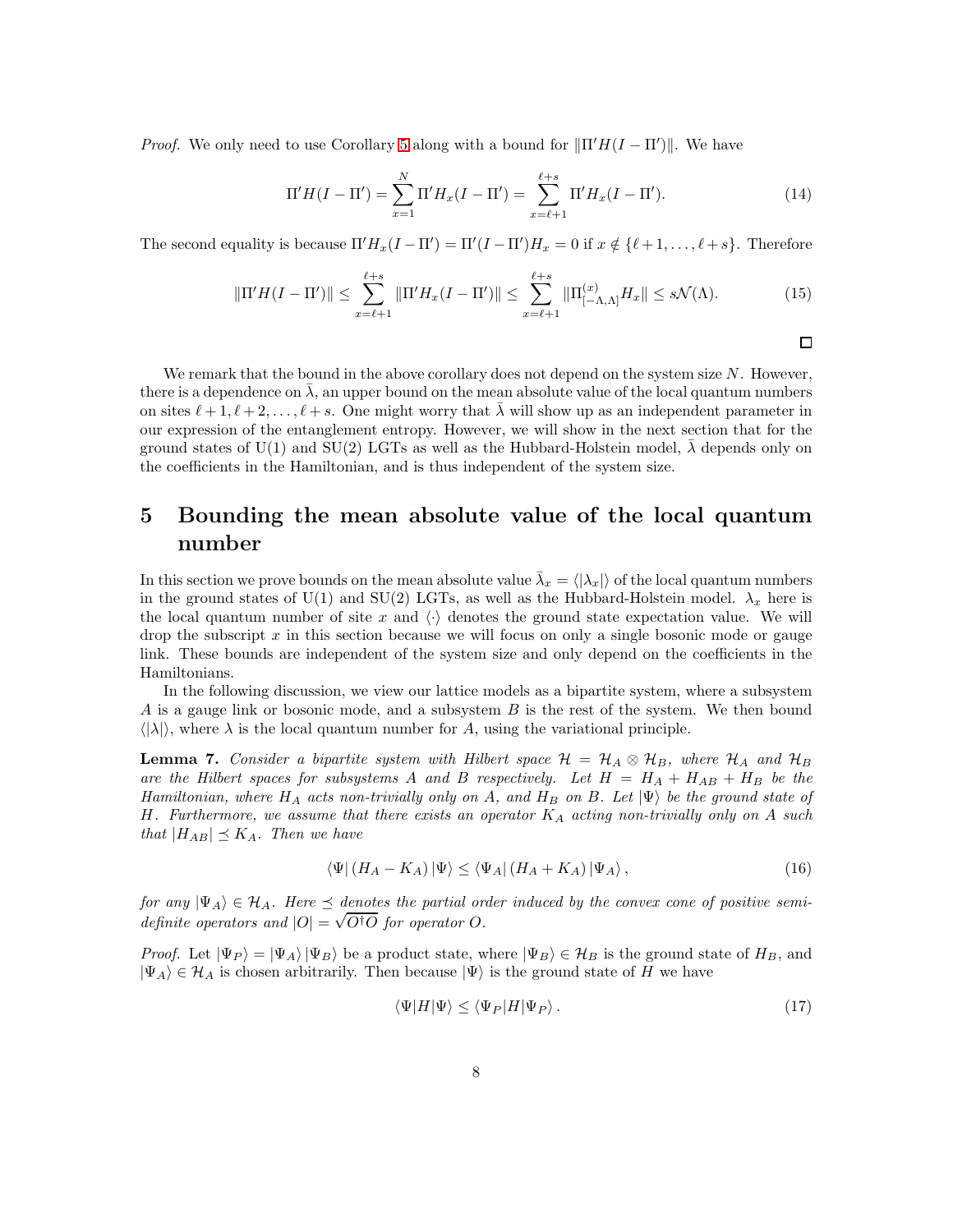For  $\langle \Psi | H | \Psi \rangle$  we have

<span id="page-8-2"></span>
$$
\langle \Psi | H | \Psi \rangle = \langle \Psi | H_A | \Psi \rangle + \langle \Psi | H_{AB} | \Psi \rangle + \langle \Psi | H_B | \Psi \rangle \ge \langle \Psi | H_A | \Psi \rangle - \langle \Psi | K_A | \Psi \rangle + \langle \Psi | H_B | \Psi \rangle \ge \langle \Psi | (H_A - K_A) | \Psi \rangle + \langle \Psi_B | H_B | \Psi_B \rangle,
$$
\n(18)

where in the first inequality we have used  $|H_{AB}| \preceq K_A$  and in the second inequality we have used  $\langle \Psi | H_B | \Psi \rangle \ge \langle \Psi_B | H_B | \Psi_B \rangle$ , which is true because  $|\Psi_B \rangle$  is chosen to be the ground state of  $H_B$ .

For  $\langle \Psi_P | H | \Psi_P \rangle$  we have

<span id="page-8-3"></span>
$$
\langle \Psi_P | H | \Psi_P \rangle = \langle \Psi_P | H_A | \Psi_P \rangle + \langle \Psi_P | H_{AB} | \Psi_P \rangle + \langle \Psi_B | H_B | \Psi_B \rangle \leq \langle \Psi_P | (H_A + K_A) | \Psi_P \rangle + \langle \Psi_B | H_B | \Psi_B \rangle = \langle \Psi_A | (H_A + K_A) | \Psi_A \rangle + \langle \Psi_B | H_B | \Psi_B \rangle.
$$
\n(19)

Combining [\(17\)](#page-7-2), [\(18\)](#page-8-2), [\(19\)](#page-8-3), we have [\(16\)](#page-7-3).

<span id="page-8-0"></span>**Lemma 8.** Under the same assumptions as in Lemma [7,](#page-7-0) we further let  $\Xi$  be a Hermitian operator on A. Assume that  $H_A - K_A \geq L(|\Xi|)$  where  $L(x)$  is a convex non-decreasing function for  $x \in \mathbb{R}^+$ satisfying  $L(x) \rightarrow +\infty$  when  $x \rightarrow +\infty$ . Then we have

<span id="page-8-4"></span>
$$
\langle \Psi \vert \vert \Xi \vert \vert \Psi \rangle \leq L^{-1} \left( \langle \Psi \vert \left( H_A - K_A \right) \vert \Psi \rangle \right) \leq L^{-1} \left( \min_{\vert \Psi_A \rangle \in \mathcal{H}_A} \left\langle \Psi_A \vert \left( H_A + K_A \right) \vert \Psi_A \rangle \right). \tag{20}
$$

*Proof.* By the assumption that  $H_A - K_A \succeq L(|\Xi|)$  and [\(16\)](#page-7-3), we have

$$
\langle \Psi | L(|\Xi|) | \Psi \rangle \le \langle \Psi_A | (H_A + K_A) | \Psi_A \rangle.
$$

Because L is convex, by Jensen's inequality  $L(\langle \Psi | \Xi | \Psi \rangle) \leq \langle \Psi | L(|\Xi|) | \Psi \rangle$ . Because L is non-<br>decreasing and  $|\Psi_A\rangle$  can be arbitrarily chosen, we have (20). decreasing and  $|\Psi_A\rangle$  can be arbitrarily chosen, we have [\(20\)](#page-8-4).

Note that the right-hand side of  $(20)$  is independent of the subsystem  $B$ . This allows us to bound the mean absolute value of the local quantum number in the lattice models in a way that is independent of the system size. We will now apply this lemma to the case of gauge theories and the Hubbard-Holstein model.

First, for  $U(1)$  and  $SU(2)$  gauge theories with the Hamiltonian defined in [\(4\)](#page-3-0), we take A to be a gauge link  $x$ . Then we let

$$
H_A = g_E E_x^2, \qquad H_{AB} = g_{GM} (\phi_x^{\dagger} U_x \phi_{x+1} + \phi_{x+1}^{\dagger} U_x^{\dagger} \phi_x), \qquad H_B = H - H_A - H_B.
$$

A nice feature about this Hamiltonian is that  $H_{AB}$  is bounded:  $\|H_{AB}\| \leq 2|g_{GM}|$ . Therefore we can simply choose  $K_A = 2|g_{GM}|$ . The local quantum number  $\lambda_x$  in this case is the electric field value in the U(1) case and the total angular momentum in the SU(2) case. We recall that  $E_x^2 = \lambda_x^2$  for U(1) LGT and  $E_x^2 = \lambda_x(\lambda_x + 1) \succeq \lambda_x^2$  for SU(2) LGT (for the latter see [\(5\)](#page-4-2), also  $\lambda_x \succeq 0$  for SU(2) LGT). Therefore we have

$$
H_A - K_A \succeq g_E \lambda_x^2 - 2|g_{GM}|
$$

for both cases. For the right-hand side of [\(20\)](#page-8-4) we have

$$
\min_{|\Psi_A\rangle \in \mathcal{H}_A} \langle \Psi_A | (H_A + K_A) | \Psi_A \rangle = 2 |g_{GM}|,
$$

<span id="page-8-1"></span>where the minimum is attained by  $|\Psi_A\rangle = |0\rangle$ . Combining the above facts, we apply Lemma [8](#page-8-0) to get:

 $\Box$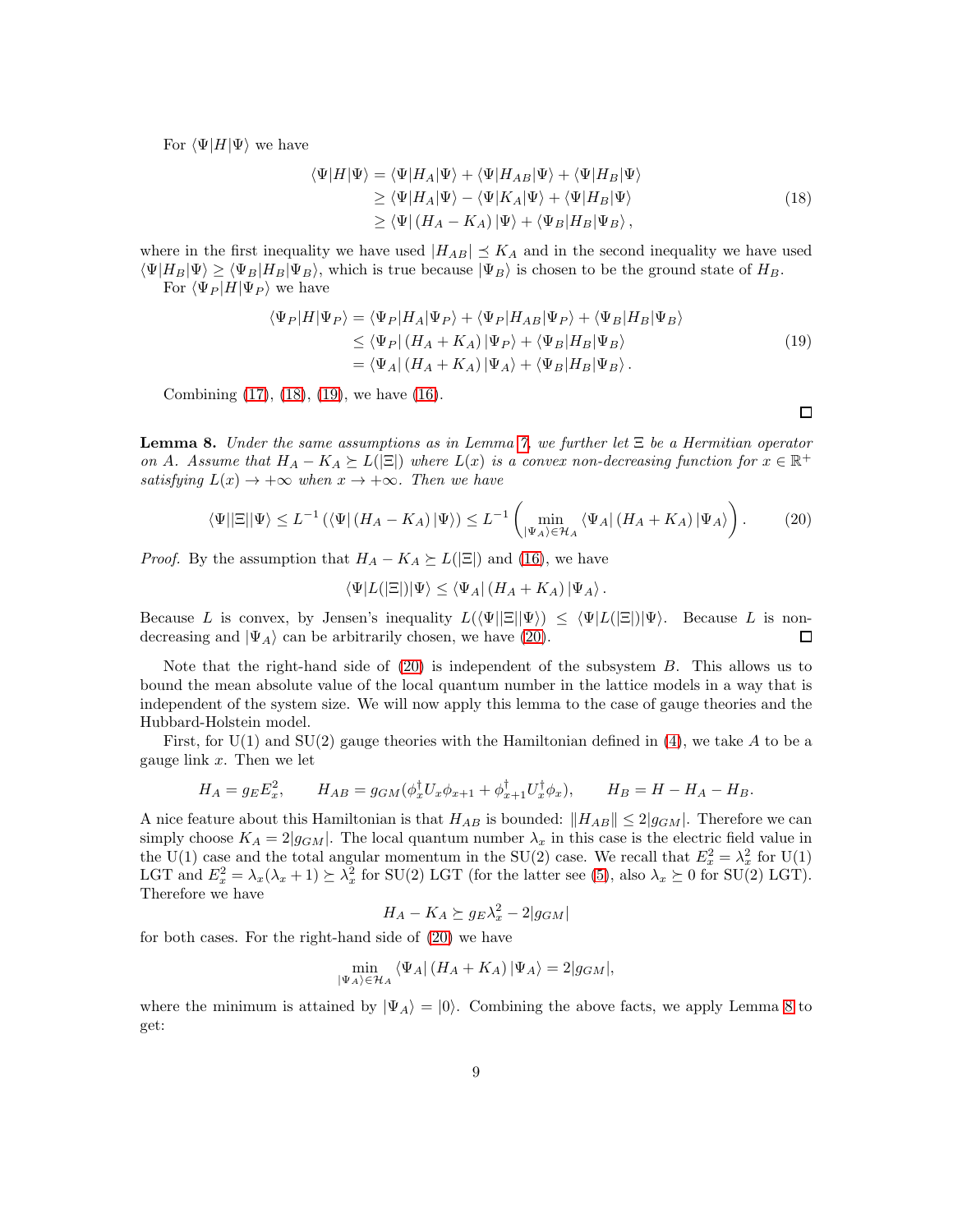Corollary 9. For the U(1) and SU(2) LGTs with the Hamiltonian defined in [\(4\)](#page-3-0), let  $\lambda_x$  be the local quantum number on gauge link x, then  $\langle |\lambda_x| \rangle \leq 2\sqrt{|g_{GM}|/g_E}$ , where  $\langle \cdot \rangle$  denotes the ground state expectation value.

Then let us consider the Hubbard-Holstein model with the Hamiltonian described in [\(1\)](#page-3-1). We let A be a bosonic mode  $x$ , and let  $B$  be the rest of the system. We have

$$
H_A = \omega_0 b_x^{\dagger} b_x, \qquad H_{AB} = g(b_x^{\dagger} + b_x)(n_{x,\uparrow} + n_{x,\downarrow} - 1), \qquad H_B = H - H_A - H_{AB}.
$$

Here  $H_{AB}$  is no longer bounded, but we can still construct a  $K_A$  such that  $|H_{AB}| \preceq K_A$ . To simplify the discussion we introduce the position and momentum operators  $X$  and  $P$ :

$$
X = \frac{1}{\sqrt{2}}(b_x^{\dagger} + b_x), \qquad P = \frac{i}{\sqrt{2}}(b_x^{\dagger} - b_x).
$$

Then  $H_{AB} = \sqrt{2}gX(n_{x,\uparrow} + n_{x,\downarrow} - 1)$ . Because  $||n_{x,\uparrow} + n_{x,\downarrow} - 1|| \leq 1$ , we can define

$$
K_A = \sqrt{2}|g||X|,
$$

which satisfies  $|H_{AB}| \preceq K_A$ . With this choice of  $K_A$  we have

$$
H_A - K_A = \frac{\omega_0}{2} (X^2 + P^2 - 1) - \sqrt{2} |g||X|
$$
  
\n
$$
\geq \frac{\omega_0}{2} (X^2 + P^2 - 1) - \frac{\omega_0}{4} X^2 - \frac{2g^2}{\omega_0}
$$
  
\n
$$
\geq \frac{\omega_0}{4} (X^2 + P^2 - 1) - \frac{\omega_0}{4} - \frac{2g^2}{\omega_0}
$$
  
\n
$$
= \frac{\omega_0}{2} b_x^{\dagger} b_x - \frac{\omega_0}{4} - \frac{2g^2}{\omega_0}.
$$

The local quantum number here is the bosonic occupation number, which has to be non-negative. Therefore  $\overline{2}$ 

$$
H_A - K_A \succeq \frac{\omega_0}{2} |\lambda_x| - \frac{\omega_0}{4} - \frac{2g^2}{\omega_0}.
$$

For the right-hand side of [\(20\)](#page-8-4), we have

$$
\min_{|\Psi_A\rangle \in \mathcal{H}_A} \langle \Psi_A | (H_A + K_A) | \Psi_A \rangle \le \langle 0 | (\omega_0 b_x^{\dagger} b_x + 2|g| |X|) | 0 \rangle = \frac{2|g|}{\sqrt{\pi}},
$$

<span id="page-9-0"></span>where we have used the analytic solution of the ground state of the harmonic oscillator in deriving the equality. Combining these results with Lemma [8](#page-8-0) we have:

**Corollary 10.** For the Hubbard-Holstein model with the Hamiltonian defined in [\(1\)](#page-3-1), let  $\lambda_x$  be the local quantum number on site x, then

$$
\langle |\lambda_x| \rangle \le \frac{1}{2} + \frac{4|g|}{\omega_0 \sqrt{\pi}} + \frac{4g^2}{\omega_0^2},
$$

where  $\langle \cdot \rangle$  denotes the ground state expectation value.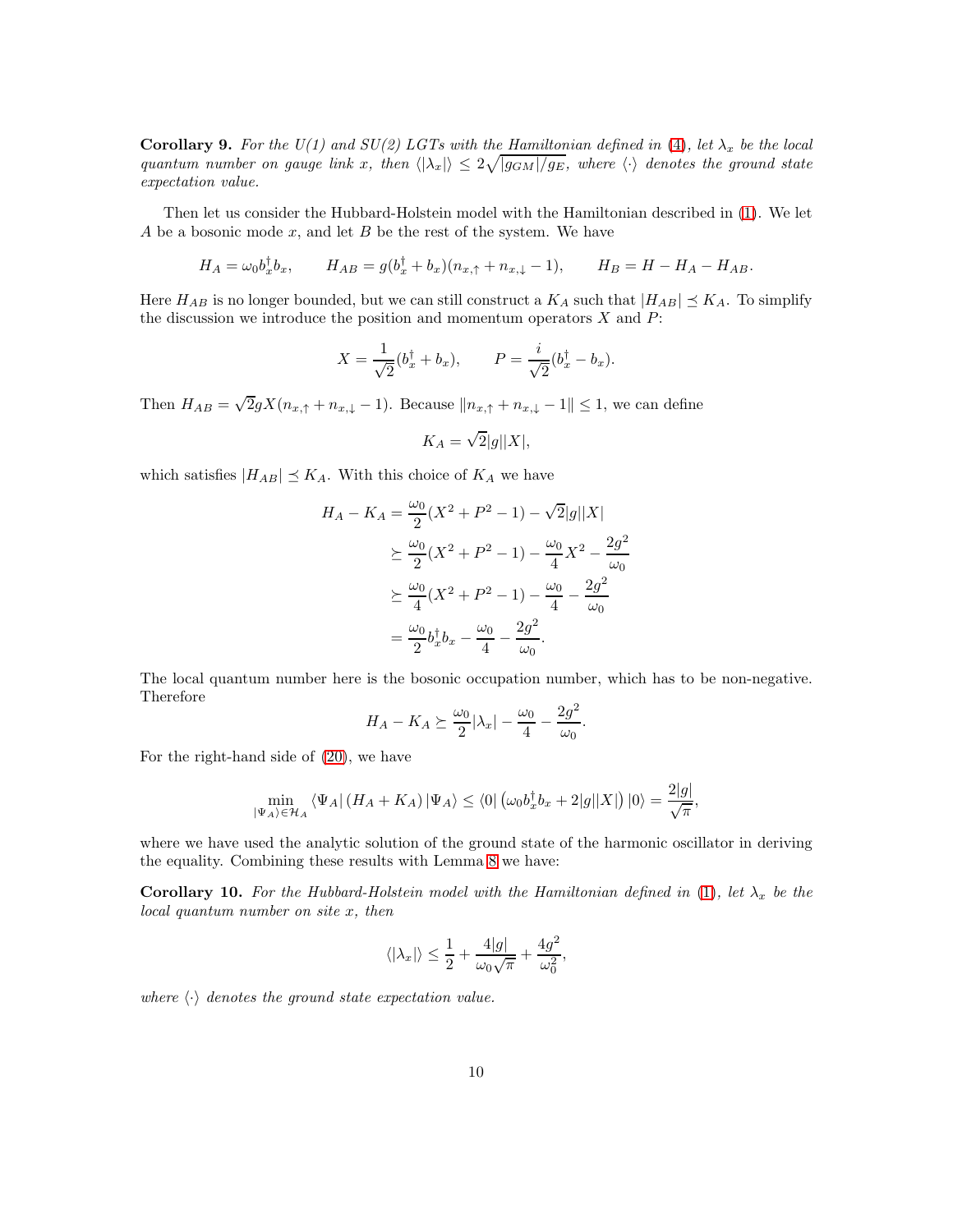### <span id="page-10-0"></span>6 Robustness of the ground state to truncation

In this section, we show that the ground state, the ground state energy, and the spectral gap are all robust to the truncation of the Hamiltonian, in a way that we will specify later. Following [\[6](#page-17-1)] we focus on the s sites from  $\ell + 1$  to  $\ell + s$ . For convenience we relabel the sites so that the original site x is now labelled  $x - \ell$ . The Hamiltonian can be rewritten as

<span id="page-10-1"></span>
$$
H = HL + H1 + \dots + Hs + HR,
$$
\n(21)

where  $H_L = \sum_{x \leq 0} H_x$  and  $H_R = \sum_{x \geq s+1} H_x$ . We need to shift each Hamiltonian term  $(H_L, H_1, H_2)$  $H_2, \ldots, H_s, H_R$ ) by a constant to ensure that they are all positive semi-definite. As in [\[6](#page-17-1)] we look at the entanglement entropy across a cut between sites  $s/2$  and  $s/2 + 1$ . If  $||H_x|| \leq 1$ , the local Hilbert space dimension is d and the spectral gap is  $\Delta$ , then it is known that the entanglement entropy scales as  $\mathcal{O}(\log^3(d)/\Delta)$  [\[6,](#page-17-1) Theorem 6.2].

Now we want to consider the case where the local Hilbert space dimension is infinite. This compels us to truncate the local Hilbert space, and consequently the local Hamiltonian terms  $H_i$  as well. We denote the truncation threshold, defined according to the local quantum number introduced in Section [3,](#page-4-0) by  $\Lambda$ , and correspondingly the truncated Hamiltonian term by  $H'_x$ . The truncated Hilbert space dimension is  $d(\Lambda)$  and the truncated local term has a norm that is upper bounded by  $\mathcal{N}(\Lambda)$ .

#### 6.1 The two truncations

We first clarify in more detail what we mean by truncating the local Hilbert space. The original Hilbert space is  $\mathcal{H} = \mathcal{H}_L \otimes \mathcal{H}_1 \otimes \cdots \mathcal{H}_s \otimes \mathcal{H}_R$ . We consider a subspace  $\mathcal{H}' = \mathcal{H}_L \otimes \mathcal{H}'_1 \otimes \cdots \mathcal{H}'_s \otimes \mathcal{H}_R \subseteq \mathcal{H}$ , where each  $\mathcal{H}_x$  has dimension  $d(\Lambda)$ . We denote by  $\Pi'_x$  the projection operator onto  $\mathcal{H}'_x$ , and define

$$
\Pi' = I_L \otimes \Pi'_1 \otimes \cdots \Pi'_s \otimes I_R,
$$

which is the projection operator onto  $\mathcal{H}'$ .  $I_L$  and  $I_R$  are the identity operators on  $\mathcal{H}_L$  and  $\mathcal{H}_R$ respectively. The truncated Hamiltonian is a Hermitian operator  $H'$  defined to be the *restriction* of  $\Pi' H \Pi'$  to the subspace  $\mathcal{H}'$ , by which we mean that  $H'$  maps elements from  $\mathcal{H}'$  to  $\mathcal{H}'$ . We do not directly define  $H'$  to be  $\Pi' H \Pi'$  because that would introduce an artificial eigenvalue 0 corresponding to the part of the Hilbert space that is truncated out. We can write  $H'$  out as

$$
H' = H'_L + H'_1 + \dots + H'_s + H'_R,\tag{22}
$$

where each  $H'_x$  is the restriction of  $\Pi'H_x\Pi'$  to the subspace  $\mathcal{H}'$ , and the same is true for  $H'_L$  and  $H_R'$ . Locality is preserved in this truncation as  $H'_x$  still acts non-trivially on sites x and  $x + 1$ ,  $H_L'$ on sites to the left of and including site 1, and  $H'_R$  on sites to the right of site s.

The second truncation we consider comes from Ref. [\[6](#page-17-1)]. We adopt the definition in [\[6](#page-17-1)], for a Hermitian operator A,

$$
A^{\leq t} = AP_t + ||AP_t||(I - P_t),
$$
\n(23)

where  $P_t$  is the projection operator onto the subspace spanned by eigenvectors of A with eigenvalues at most  $t$ . Then the second truncation yields the Hamiltonian

<span id="page-10-2"></span>
$$
H'' = (H'_L + H'_1)^{\leq t} + H'_2 + \dots + H'_{s-1} + (H'_s + H'_R)^{\leq t}.
$$
\n(24)

The goal here is to show that these two truncations (i) preserve the spectral gap up to a constant factor, and (ii) preserve the ground state up to an error exponentially small in  $\Lambda$  and t.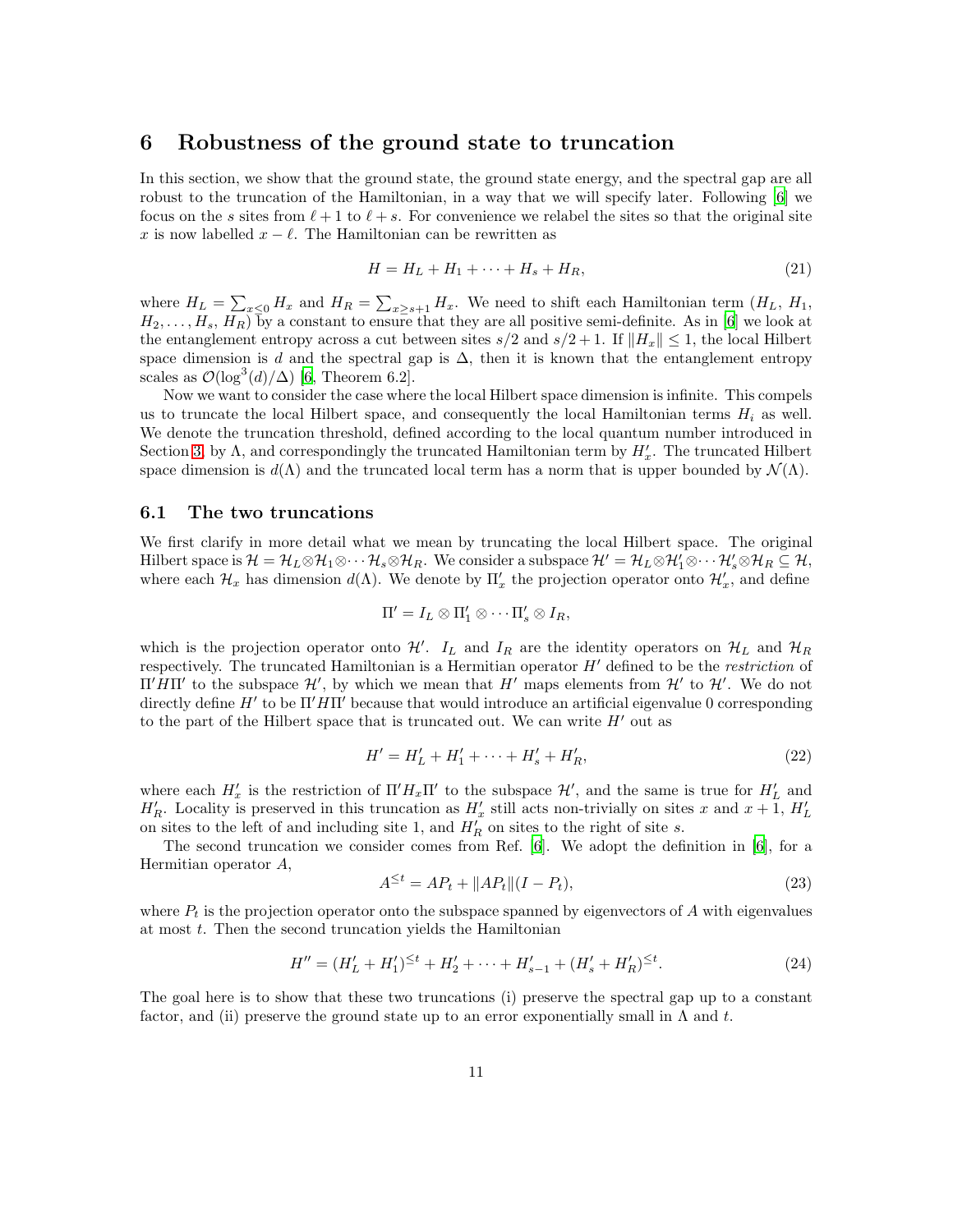#### 6.2 Truncation robustness of the ground state and energy

**Definition 11.** For a self-adjoint operator A bounded from below, define the sequence  $\epsilon_0(A) \leq$  $\epsilon_1(A) \leq \ldots$  as follows. Let  $\sigma_{\rm ess}(A)$  be its (closed) essential spectrum and let  $K \in \mathbb{N}_0 \cup \{\infty\}$  be the number of eigenvalues in  $[-\infty, \min \sigma_{\text{ess}}(A))$ , including multiplicity. For  $k < K$ , let  $\epsilon_k(A)$  be the k-th eigenvalue with multiplicity (K eigenvalues as we start from  $k = 0$ ), and for  $k \geq K$  let  $\epsilon_k(A) = \min \sigma_{\mathrm{ess}}(A).$ 

Each  $\epsilon_k(A)$  is in the spectrum<sup>[1](#page-11-1)</sup> of A but is not necessarily an eigenvalue when  $\epsilon_k(A) = \min \sigma_{\text{ess}}(A)$ . The min-max principle [\[30](#page-19-9), Theorem 4.10] states that for  $k \in \mathbb{N}_0$ ,

<span id="page-11-2"></span>
$$
\epsilon_k(A) = \inf_{\phi_0, \dots, \phi_k \in \mathcal{D}(A)} \sup \left\{ \left\langle \psi | A | \psi \right\rangle \middle| |\psi \rangle \in \text{span}\{\phi_0, \dots, \phi_k\}, \|\ket{\psi}\| = 1 \right\},\tag{25}
$$

where  $D$  is the domain of  $A$ .

Writing  $\epsilon_k = \epsilon_k(H)$ , recall that we assume that the Hamiltonian H has a non-degenerate lowest eigenvalue  $\epsilon_0$  (the ground state energy), with a unique ground state  $|\psi_0\rangle$ . We also assume that  $\epsilon_0$  is separated from the rest of the spectrum by a gap  $\Delta = \epsilon_1 - \epsilon_0$ .

For truncated Hamiltonians  $H'$  and  $H''$ , we will prove that there exist unique ground states  $|\psi_0\rangle$  and  $|\psi_0\rangle$ , corresponding to non-degenerate lowest eigenvalues  $\epsilon_0$  and  $\epsilon_0$ , for the two truncated Hamiltonians respectively. Write  $\epsilon_k = \epsilon_k(H)$ ,  $\epsilon'_k = \epsilon_k(H')$ , and  $\epsilon''_k = \epsilon_k(H'')$  and  $\Delta' = \epsilon'_1 - \epsilon'_0$ ,  $\Delta'' = \epsilon_1'' - \epsilon_0''.$ 

<span id="page-11-0"></span>**Theorem 12** (Robustness to truncations). Let  $\Pi'$  be the projection operator onto  $\mathcal{H}'$ . Let  $\delta_1 =$  $||(I - \Pi') ||\psi_0||$ ,  $\delta_2 = ||\Pi' H (I - \Pi') ||\psi_0||$ , and

$$
\frac{\delta_2}{1 - \delta_1^2} \le \frac{\Delta}{18},\tag{26}
$$

then for every cutoff of the local quantum number  $\Lambda > 0$  there exists

$$
T = \mathcal{O}\left(\frac{\mathcal{N}(\Lambda)^2}{\Delta} \left(\frac{\epsilon_0 + \delta_2/(1-\delta_1^2)}{\Delta} + 1\right)\right),\tag{27}
$$

such that for all  $t > T$ .

- (i) For H'', there exists a non-degenerate ground state  $|\psi_0''\rangle$  corresponding to the lowest eigenvalue  $\epsilon''_0$ .
- (ii)  $\Delta'' = \Omega(\Delta)$ ;
- (iii) The trace distance between  $|\psi_0\rangle$  and  $|\psi''_0\rangle$  can be bounded as follows:

$$
D(\left|\psi_0''\right\rangle, \left|\psi_0\right\rangle) \le \sqrt{\frac{2\delta_2}{\Delta(1-\delta_1^2)}} + e^{-\Omega(t/\mathcal{N}(\Lambda))}.
$$
 (28)

Before we proceed with the proof we establish the following lemma, which follows from a similar reasoning as in [\[6](#page-17-1), Lemma 6.4] except we correct a minor mistake in their bound due to not taking the global phase into account.

<span id="page-11-3"></span><span id="page-11-1"></span><sup>&</sup>lt;sup>1</sup>I.e., the set of  $\epsilon$  such that  $A - \epsilon I$  has no bounded inverse.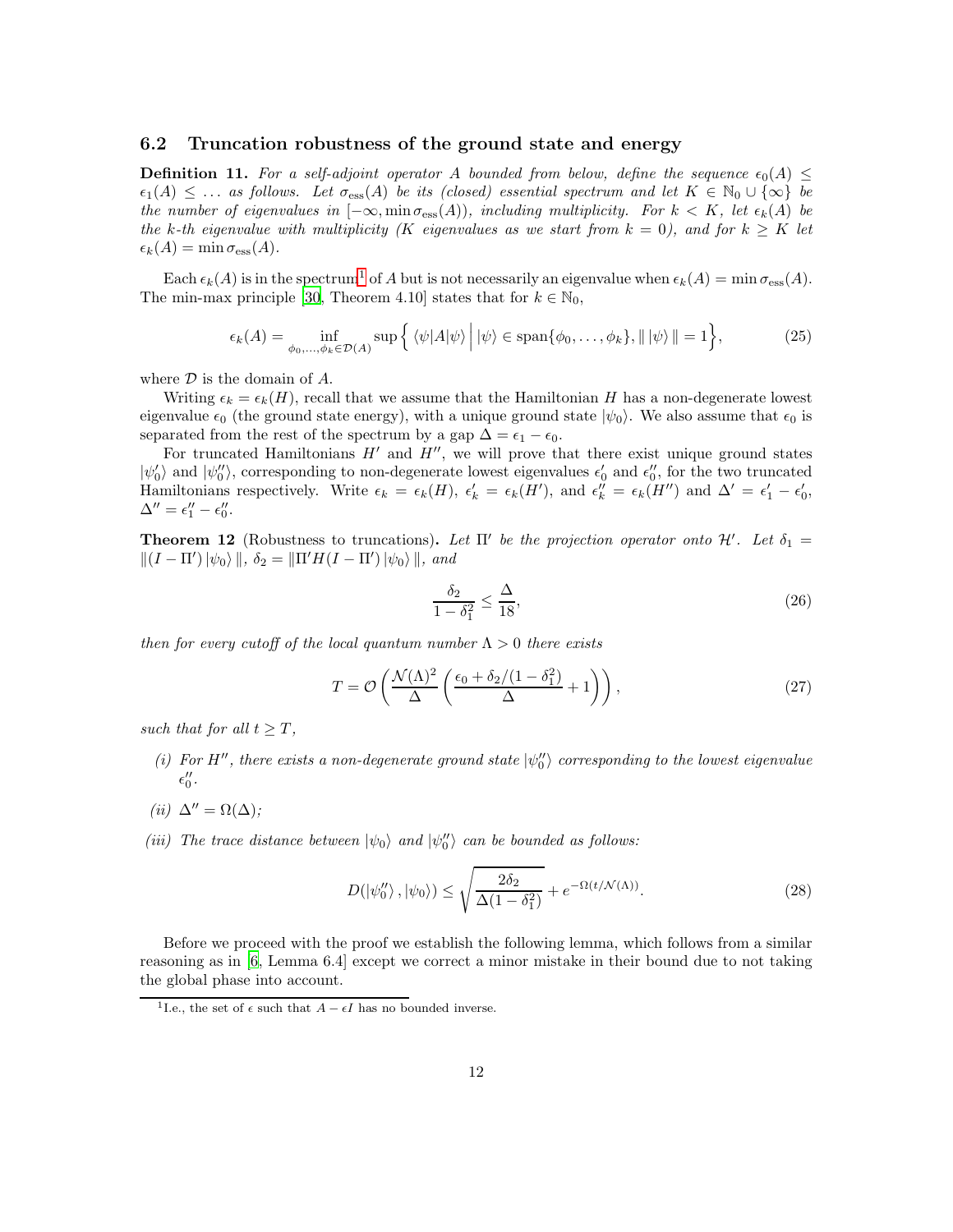**Lemma 13** (Markov). Let H be a Hamiltonian with the lowest eigenvalue  $\epsilon_0$  and all other eigenvalues at least  $\epsilon_1 > \epsilon_0$ , and assume  $|\psi_0\rangle$  is its unique ground state. Given a quantum state  $|\phi\rangle$  with expectation value  $\langle \phi | H | \phi \rangle = E$ , we have

$$
|\langle \phi | \psi_0 \rangle|^2 \ge \frac{\epsilon_1 - E}{\epsilon_1 - \epsilon_0}.\tag{29}
$$

*Proof.* Since the eigenstate  $|\psi_0\rangle$  is the unique ground state, the expectation value of H in any other eigenstate must be at least  $\epsilon_1$  by assumption. Using the fact that  $\epsilon_1 - \epsilon_0 > 0$ , we have from Markov's inequality

$$
E = \langle \phi | H | \phi \rangle \ge \epsilon_0 |\langle \phi | \psi_0 \rangle|^2 + \epsilon_1 (1 - |\langle \phi | \psi_0 \rangle|^2). \tag{30}
$$

The result then follows by re-arranging the above expression.

The proof of Theorem [12](#page-11-0) proceeds as follows: we first show that when we go from  $H$  to  $H'$ , the spectral gap is preserved and the ground state is changed by a small amount, and then show the same is true when we go from  $H'$  to  $H''$ . In the first step we obtain:

<span id="page-12-2"></span>**Lemma 14.** Let  $\Pi'$  be the projection operator onto  $\mathcal{H}'$ . Let  $\delta_1 = ||(I - \Pi')||\psi_0||$ ,  $\delta_2 = ||\Pi' H(I - \Pi')||\psi_0||$  $\Pi' \mid \psi_0 \rangle \parallel$ . Then if  $\delta_1 < 1$  and

<span id="page-12-1"></span>
$$
\frac{\delta_2}{1 - \delta_1^2} \le \frac{\Delta}{4},\tag{31}
$$

 $\Box$ 

we have the following

- (i) For H', there exists a non-degenerate ground state  $|\psi_0\rangle$  corresponding to the lowest eigenvalue  $\epsilon'_0$ .
- (ii)  $\Delta' = \Omega(\Delta)$ .
- (iii) The trace distance between  $|\psi_0\rangle$  and  $|\psi'_0\rangle$  can be bounded as

$$
D(|\psi_0'\rangle, |\psi_0\rangle) \le \sqrt{\frac{2\delta_2}{\Delta(1 - \delta_1^2)}}.
$$
\n(32)

(iv)  $\epsilon_0 \leq \epsilon'_0 \leq \epsilon_0 + \frac{2\delta_2}{1-\delta_1^2}$ .

Here  $D(\cdot, \cdot)$  denotes the trace distance.

*Proof.* By the min-max theorem (Equation [25\)](#page-11-2), we have for  $k \in \mathbb{N}_0$ 

<span id="page-12-0"></span>
$$
\epsilon_{k} = \inf_{\phi_{0}, \dots, \phi_{k} \in \mathcal{H}} \sup \left\{ \left\langle \psi | H | \psi \right\rangle \middle| |\psi \rangle \in \text{span}\{\phi_{0}, \dots, \phi_{k}\}, \|\ket{\psi}\| = 1 \right\}
$$
  

$$
\leq \inf_{\phi_{0}, \dots, \phi_{k} \in \mathcal{H'}} \sup \left\{ \left\langle \psi | H | \psi \right\rangle \middle| |\psi \rangle \in \text{span}\{\phi_{0}, \dots, \phi_{k}\}, \|\ket{\psi}\| = 1 \right\} = \epsilon'_{k} \leq \min \sigma_{\text{ess}}(H'). \tag{33}
$$

In particular we have  $\epsilon_1 \leq \epsilon'_1 \leq \min \sigma_{\text{ess}}(H')$ . To establish a gap  $\Delta'$  we need an upper bound on  $\epsilon'_0$ :

$$
\epsilon_0 = \langle \psi_0 | H | \psi_0 \rangle
$$
  
\n
$$
= \langle \psi_0 | \Pi' H \Pi' | \psi_0 \rangle + \langle \psi_0 | (I - \Pi') H \Pi' | \psi_0 \rangle
$$
  
\n
$$
+ \langle \psi_0 | \Pi' H (I - \Pi') | \psi_0 \rangle + \langle \psi_0 | (I - \Pi') H (I - \Pi') | \psi_0 \rangle
$$
  
\n
$$
\geq \epsilon'_0 ||\Pi' | \psi_0 \rangle ||^2 - 2 ||\Pi' H (I - \Pi') | \psi_0 \rangle || + \epsilon_0 || (I - \Pi') | \psi_0 \rangle ||^2
$$
  
\n
$$
= \epsilon'_0 (1 - \delta_1^2) - 2\delta_2 + \epsilon_0 \delta_1^2.
$$
 (34)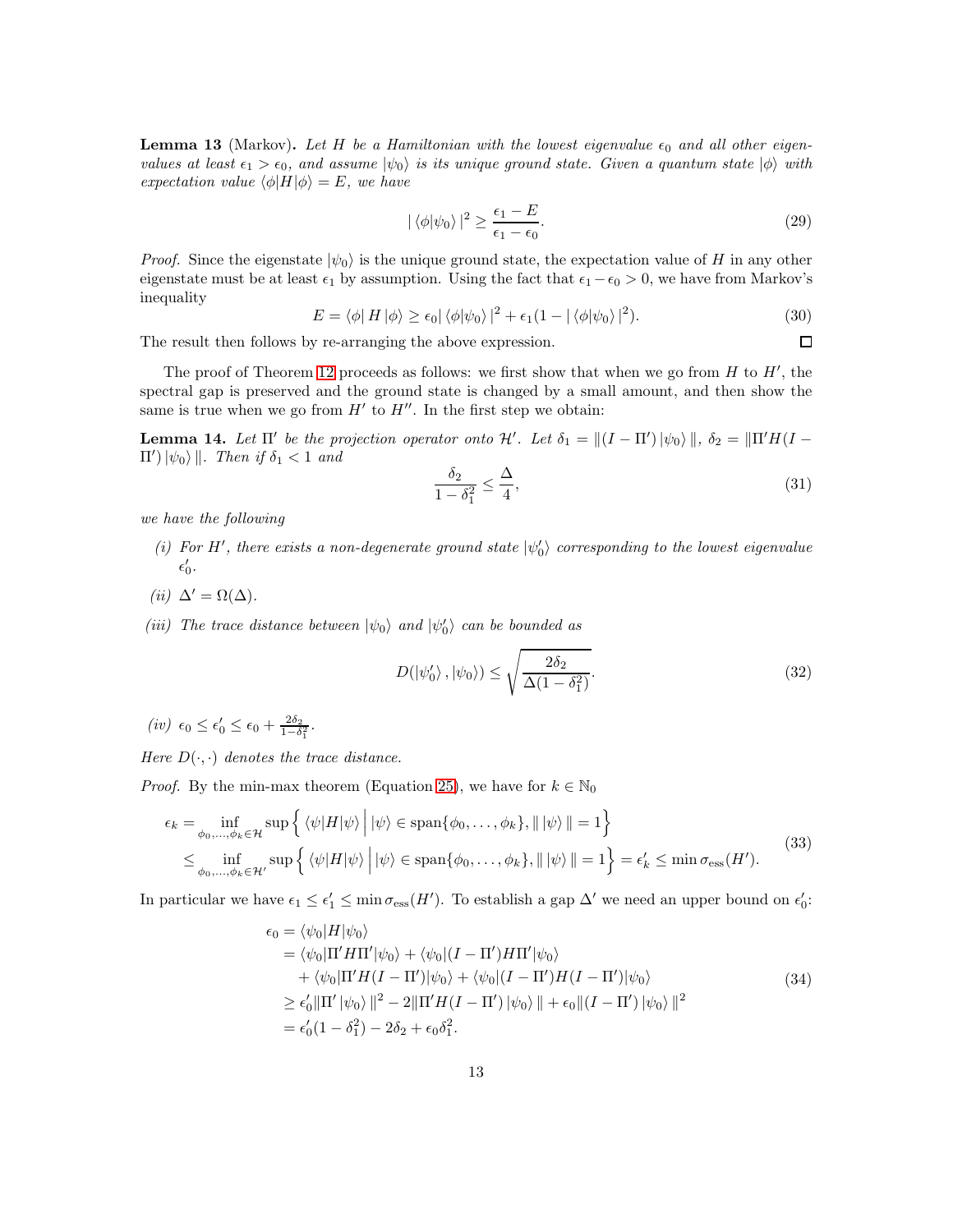As a result,

<span id="page-13-0"></span>
$$
\epsilon'_0 \le \epsilon_0 + \frac{2\delta_2}{1 - \delta_1^2}.\tag{35}
$$

The bound  $\epsilon_0 \leq \epsilon'_0$  is immediate from the variational principle (or [\(33\)](#page-12-0)), so (iv) is established. The assumption [\(31\)](#page-12-1) then yields

$$
\epsilon'_0 \le \epsilon_0 + \Delta/2 \le \epsilon_1 - \Delta/2 \le \epsilon'_1 - \Delta/2,
$$

which implies  $\Delta' \geq \Delta/2$ , hence (ii). In particular it implies (i), that  $\epsilon'_0$  is a simple eigenvalue with eigenvector  $|\psi_0'\rangle$ .

To establish closeness between  $|\psi_0'\rangle$  and  $|\psi_0\rangle$  we apply Lemma [13,](#page-11-3)

$$
\langle \psi_0' | \psi_0 \rangle^2 \ge \frac{\epsilon_1 - \langle \psi_0' | H | \psi_0' \rangle}{\epsilon_1 - \epsilon_0} = \frac{\epsilon_1 - \epsilon_0'}{\Delta} = 1 - \frac{\epsilon_0' - \epsilon_0}{\Delta} \ge 1 - \frac{1}{\Delta} \frac{2\delta_2}{1 - \delta_1^2},
$$

where the last inequality follows from [\(35\)](#page-13-0). Claim (iii) follows since  $D(\ket{\psi_1'}, \ket{\psi_0}) \leq \sqrt{1 - |\langle \psi_1' | \psi_0 \rangle|^2}$ .

We are then ready to prove the main result.

*Proof of Theorem [12.](#page-11-0)* The existence and uniqueness of the lowest eigenvalue  $\epsilon_0''$  and the ground state  $|\psi_0''\rangle$  in (i) can be proved similarly to the proof of Lemma [14](#page-12-2) (i). We rescale the Hamiltonian H' by a factor  $\mathcal{N}(\Lambda)$  and then apply [\[6,](#page-17-1) Theorem 6.1]. That theorem tells us that  $\Delta'' = \Omega(\Delta')$ . Combining this fact with Lemma [14](#page-12-2) (ii), we have (ii).  $[6,$  Theorem 6.1 also tells us that there exists

$$
T = \mathcal{O}\left(\frac{\mathcal{N}(\Lambda)^2}{\Delta'}\left(\frac{\epsilon'_0}{\Delta'}+1\right)\right) = \mathcal{O}\left(\frac{\mathcal{N}(\Lambda)^2}{\Delta}\left(\frac{\epsilon_0+\delta_2/(1-\delta_1^2)}{\Delta}+1\right)\right),\tag{36}
$$

such that  $D(\ket{\psi_0'},\ket{\psi_0''})=e^{-\Omega(t/\mathcal{N}(\Lambda))}$  for  $t\geq T$ , where  $\mathcal{N}(\Lambda)$  comes from the rescaling. Here we have used Lemma [14](#page-12-2) (iv). Combining with Lemma [14](#page-12-2) (iii) and the triangle inequality, we have proved (iii).  $\Box$ 

<span id="page-13-1"></span>Now we can use Corollaries [5](#page-6-2) and [6](#page-6-3) to bound  $\delta_1$  and  $\delta_2$  in Theorem [12,](#page-11-0) which leads to the following robustness result:

Corollary 15 (Robustness to truncations). Assume that the Hamiltonian satisfies Assumptions [2](#page-5-4) and [3,](#page-5-3) and let  $\lambda = \max_{1 \leq x \leq s} \langle |\lambda_x| \rangle$ . Then the truncated Hamiltonian H'' has a lowest eigenvalue  $\epsilon''_0$  corresponding to a non-degenerate ground state  $|\psi''_0\rangle$ . And there exist constants  $C_1$  and  $C_2$  such that for any  $\Lambda$  and t satisfying

$$
\Lambda^{1-r} \ge (2\bar{\lambda})^{1-r} + C_1 \Delta^{-1} \text{polylog}(s, \Delta^{-1}), \qquad t \ge \frac{C_2 \mathcal{N}(\Lambda)^2}{\Delta^2},\tag{37}
$$

we have

$$
(i) \ \Delta'' = \Omega(\Delta);
$$

(ii) The trace distance between  $|\psi_0\rangle$  and  $|\psi_0''\rangle$  can be bounded as follows:

$$
D(\left|\psi_0''\right\rangle, \left|\psi_0\right\rangle) = \text{poly}(s, \Delta^{-1}, \Lambda) e^{-\Omega\left(\sqrt{\Delta(\Lambda^{1-r} - (2\bar{\lambda})^{1-r})}\right)} + e^{-\Omega\left(t/\mathcal{N}(\Lambda)\right)}.
$$
 (38)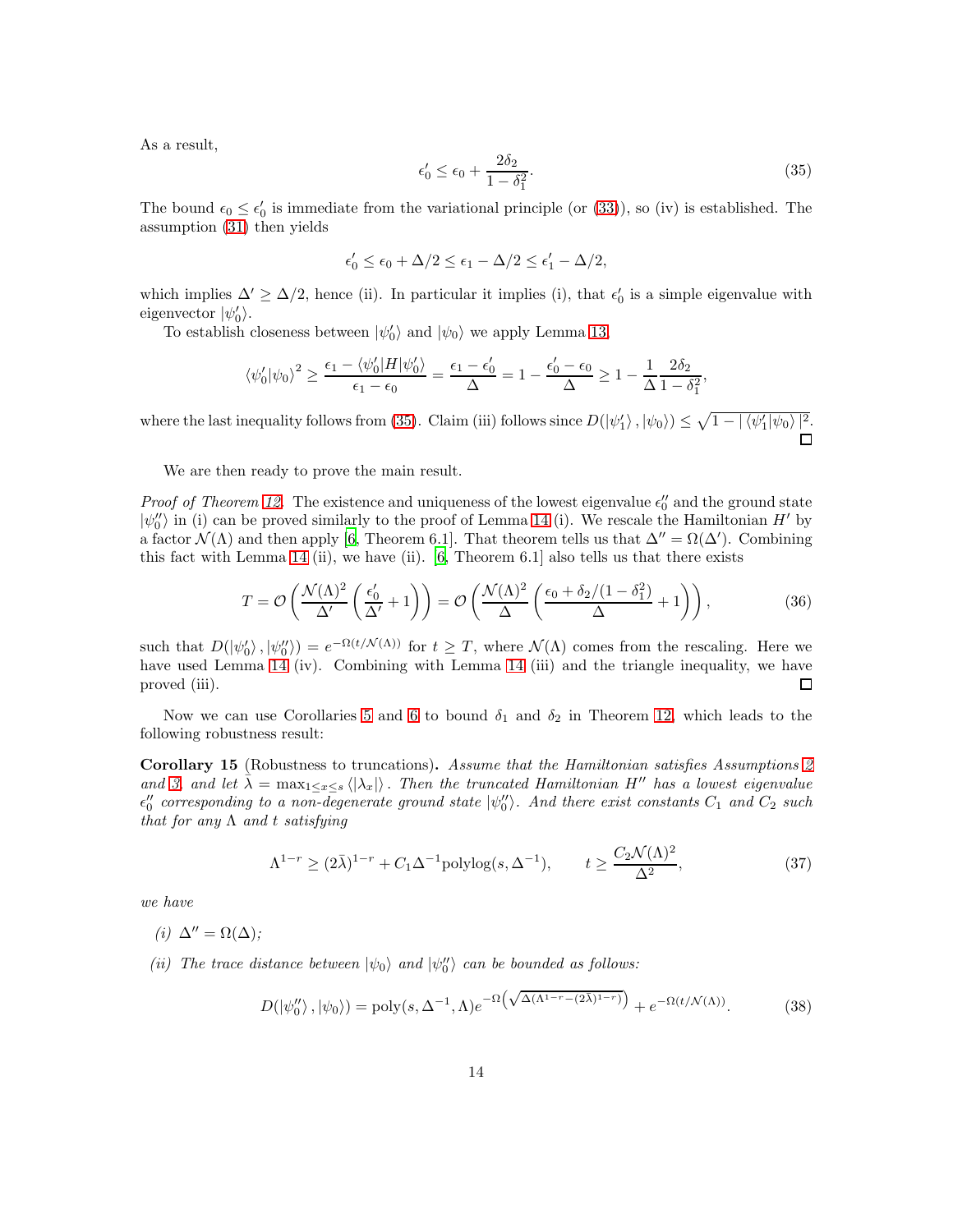We recall that r is the exponent involved in [\(11b\)](#page-5-1), and that  $r = 0$  for LGTs,  $r = 1/2$  for the Hubbard-Holstein model.  $\Delta$  here is the spectral gap, and s is the size of the region around the cut that we want to pay special attention to in [\(21\)](#page-10-1).

If we assume  $\bar{\lambda} = O(1)$ , which we proved for the Hubbard-Holstien model and U(1) and SU(2) LGTs in Section [5,](#page-7-1) then to achieve  $D(|\psi_0''\rangle, |\psi\rangle)^2 \le \delta$ , it suffices to require, for some constant C,

$$
\sqrt{\Delta(\Lambda^{1-r} - C)} \geq C \log \frac{s \Lambda}{\delta \Delta} \quad \text{and} \quad t \geq C\mathcal{N}(\Lambda) \log(1/\delta) \vee \frac{C\mathcal{N}(\Lambda)^2}{\Delta^2},
$$

where ∨ denotes the maximum, which can be satisfied by choosing

<span id="page-14-2"></span>
$$
\Lambda = \text{poly}(\Delta^{-1}) \text{polylog}(s/\delta) \quad \text{and} \quad t = \Theta(\mathcal{N}(\Lambda) \log(1/\delta) \vee \mathcal{N}(\Lambda)^2/\Delta^2). \tag{39}
$$

### <span id="page-14-0"></span>7 Area law

In this section, we establish our main result of an entanglement area law for unbounded quantum systems. We first recall the notion of AGSP from [\[6,](#page-17-1) Definition 2.1].

**Definition 16.** K is a  $(\sigma, R)$ -AGSP of a Hamiltonian H on a bipartite system consisting of two parts A and B that has a non-degenerate ground state, if

- 1.  $K|\Psi\rangle = |\Psi\rangle$ , where  $|\Psi\rangle$  is the ground state of H.
- 2.  $\|K \Phi\| \leq \sigma$  for any  $|\Phi\rangle$  such that  $\langle \Phi | \Psi \rangle = 0$ .
- 3. There exist operators  $K_j^A$  and  $K_j^B$ , acting on A and B respectively,  $j = 1, 2, ..., R$ , such that  $K = \sum_{j=1}^{R} K_j^A \otimes K_j^B.$

An AGSP preserves the ground state, suppresses the excited states, and increases the entanglement by a finite amount. The existence of an AGSP onto the exact ground state is known to imply a bound on the entanglement of ground state. More precisely, Corollary III.4 of [\[5](#page-17-0)] states that if  $\sigma R \leq 1/2$  where  $\sigma$  is the shrinking factor and R is the entanglement rank of the AGSP, then the entanglement entropy of the ground state satisfies a bound of order  $\log R$ . For frustrated systems the target space of the AGSP becomes perturbed away from the exact ground state(s) as its construction involves spectral truncations. Analyses of such a situation are undertaken in [\[6](#page-17-1)] and [\[7\]](#page-18-1). These tools were simplified in [\[1\]](#page-17-4), where an "off-the-rack" lemma was stated which generalizes the one of [\[5\]](#page-17-0) to perturbed and degenerate target spaces.

Here we make a further improvement to [\[1](#page-17-4)] to obtain the cleaner and slightly stronger statement of Lemma [17](#page-14-1) below. For two subspaces  $\mathcal{Y}, \mathcal{Z} \subset \mathcal{H}$ , we say Y is  $\delta$ -viable for Z if  $\langle z|P_{\mathcal{V}^{\perp}}|z\rangle \leq \delta$  for all unit vectors  $|z\rangle \in \mathcal{Z}$ , where  $P_{\mathcal{Y}^{\perp}}$  is the projection onto the orthogonal complement of subspace y. We write  $y \approx_{\delta} \mathcal{Z}$  if  $\langle z | P_{y\perp} | z \rangle \leq \delta$  and  $\langle y | P_{\mathcal{Z}^{\perp}} | y \rangle \leq \delta$  for unit vectors  $|y\rangle \in \mathcal{Y}$  and  $|z\rangle \in \mathcal{Z}$ respectively.

<span id="page-14-1"></span>**Lemma 17.** Let  $\mathcal{Z}$  be a subspace of bipartite space  $\mathcal{H} = \mathcal{H}_1 \otimes \mathcal{H}_2$ . Let  $\tilde{\mathcal{Z}}_n$  be a sequence of subspaces of H such that  $\tilde{Z}_n \approx_{\delta_n} Z$  where  $\delta_n$  is a sequence such that  $\sum_{n=0}^{\infty} n \delta_n = O(1)$ .

Suppose there exist  $K_1, K_2, \ldots$  such that  $K_n$  is an  $(\sigma^n, R^n)$ -AGSP with target space  $\tilde{Z}_n$  where  $\sigma = \frac{1}{2R}$ . Then the entanglement entropy of any state in Z is  $O(\log R + \log \dim \mathcal{Z})$ .

Proof. This follows from the proof of [\[1,](#page-17-4) Lemma 4.7] and the following strengthening of [\[1,](#page-17-4) Lemma 4.6].  $\Box$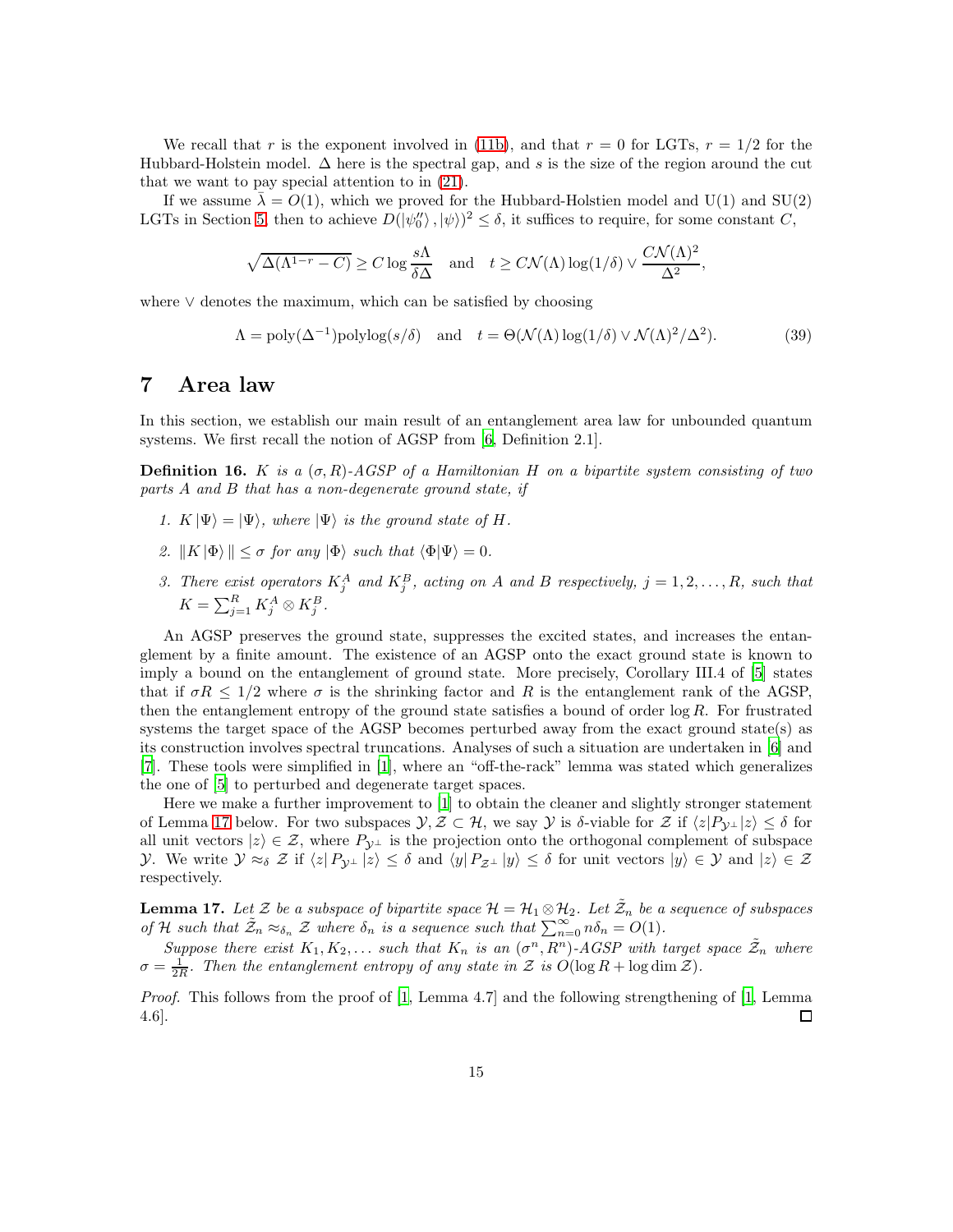**Lemma 18.** Let Z be a subspace of  $\mathcal{H}_1 \otimes \mathcal{H}_2$  and suppose there exists a subspace  $\mathcal{V} \subset \mathcal{H}_1$  with  $\dim(V) = V$  which is δ-viable for Z. Pick any normalized state  $|\psi\rangle \in \mathcal{Z}$  and write the Schmidt  $\overline{\lim_{k}}$  of  $\overline{\lim_{k}}$   $\overline{\lim_{k}}$   $\overline{\lim_{k}}$   $\overline{\lim_{k}}$  with nonincreasing Schmidt coefficients. Then we have the tail bound  $\sum_{i>V} \lambda_i \leq \delta.$ 

*Proof.* By the definition of  $\delta$ -viability, we have

$$
\langle z' | (P_{\mathcal{V}^\perp} \otimes I) | z' \rangle \le \delta \tag{40}
$$

 $\Box$ 

for all normalized state  $|z'\rangle$  in Z. In particular, this implies

$$
\langle z|(P_{\mathcal{V}^{\perp}}\otimes I)|z\rangle = \sum_{i} \lambda_i \langle x_i|P_{\mathcal{V}^{\perp}}|x_i\rangle = \text{tr}\left(P_{\mathcal{V}^{\perp}}\sum_{i} \lambda_i|x_i\rangle\langle x_i|\right) \leq \delta. \tag{41}
$$

Here,  $P_{\mathcal{V}^\perp}$  projects onto  $\mathcal{V}^\perp$  with  $\dim(\mathcal{V}^\perp) = \dim(\mathcal{H}_1) - V$ . Now use Poincaré's inequalities [\[20](#page-18-15), Corollary 4.3.39] to conclude that

$$
\operatorname{tr}\left(P_{\mathcal{V}^{\perp}}\sum_{i}\lambda_{i}|x_{i}\rangle\langle x_{i}|\right) \geq \sum_{i=\dim(\mathcal{H}_{1})-\dim(\mathcal{V}^{\perp})+1}^{\dim(\mathcal{H}_{1})}\lambda_{i} = \sum_{i=\mathcal{V}+1}^{\dim(\mathcal{H}_{1})}\lambda_{i}.
$$
 (42)

This establishes the claimed bound.

<span id="page-15-1"></span>We apply Lemma [17](#page-14-1) to the case of a simple ground state. Since span  $|\psi_1\rangle \approx_{\delta}$  span  $|\psi_2\rangle$  where  $\delta = D(|\psi_1\rangle, |\psi_2\rangle)^2$  we obtain

**Corollary 19.** Suppose there exist  $K_1, K_2, \ldots$  such that  $K_n$  is an  $(\sigma^n, R^n)$ -AGSP with target state  $|\psi_n\rangle$  where  $\sigma = \frac{1}{2R}$ . If  $\sum_{n=0}^{\infty} nD(|\psi_n\rangle, |\psi\rangle)^2 = O(1)$  then the entanglement entropy of  $|\psi\rangle$  is  $O(\log R)$ .

The Hamiltonian H'' of [\(24\)](#page-10-2) has spectral norm  $O(s\mathcal{N}(\Lambda) + T(\Lambda))$ . Under the conditions of Corollary [15,](#page-13-1) H'' has a spectral gap  $\Delta'' = \Omega(\Delta)$ , so we have

$$
\Delta''/||H''|| = \Omega\left(\frac{\Delta}{s\mathcal{N}(\Lambda) + T(\Lambda)}\right).
$$

The Chebyshev polynomial of degree  $\ell$  is bounded by 1 on the unit interval but satisfies  $T_{\ell}(1+\Delta) \geq$  $\frac{1}{2}(1+\sqrt{2\Delta})^{\ell} = \frac{1}{2} \exp(\Omega(\ell\sqrt{\Delta}))$ , so composing it with linear transformations yields a polynomial f with  $f_{\ell}(0) = 1$  and  $|f_{\ell}(\lambda)| \leq 2 \exp(-\Omega(\ell \sqrt{\Delta/M}))$  for  $\lambda \in [\Delta, M]$ . Picking  $M = ||H''||$  we get that  $K = f_{\ell}(H'')$  is an AGSP with shrinking factor

<span id="page-15-0"></span>
$$
\sigma \lesssim \exp\left(-\Omega \left(\ell \sqrt{\Delta''/\|H''\|}\right)\right) = \exp\left[-\Omega \left(\frac{\ell \sqrt{\Delta}}{\sqrt{sN+T}}\right)\right].\tag{43}
$$

Assume  $\bar{\lambda} = O(1)$ . We may pick parameters as in Eq. [\(39\)](#page-14-2) so that  $D(|\psi_0''\rangle, |\psi_0\rangle)^2 \leq \delta$ . Since  $\mathcal{N}(\Lambda) = \text{poly}(\Lambda)$ , Eq. [\(39\)](#page-14-2) implies

$$
\Lambda, \mathcal{N}(\Lambda), T(\Lambda) = \text{poly}(\Delta^{-1}) \text{polylog}(s/\delta). \tag{44}
$$

Eq. [\(43\)](#page-15-0) then becomes

$$
\sigma(\delta) \lesssim \exp\Big[-\Omega\Big(\ell \cdot \frac{\Delta^{O(1)}}{\sqrt{s} \cdot \mathrm{polylog}(s/\delta)}\Big)\Big].
$$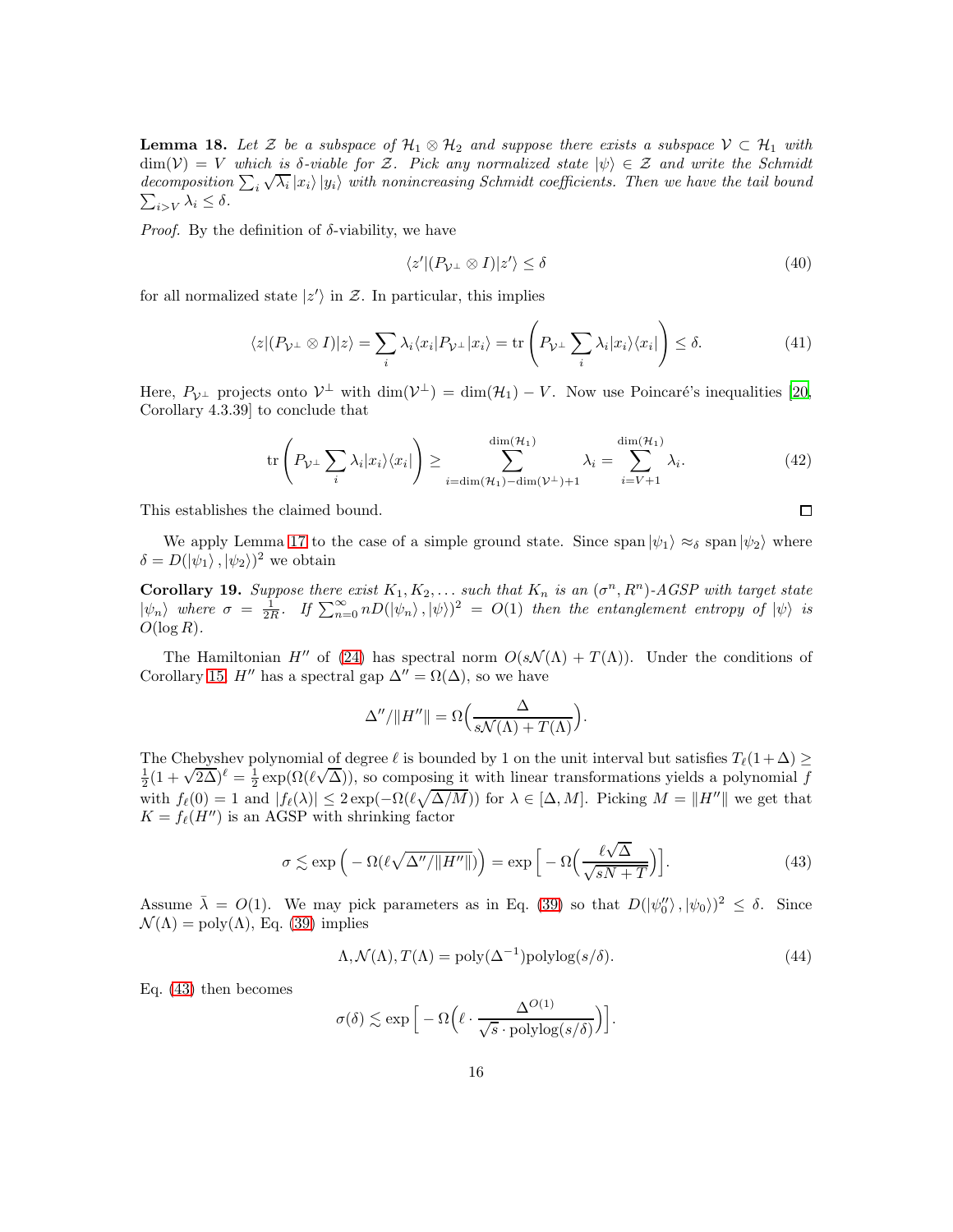$H''$  is a spin chain with a length-s segment such that each qudit on the segment has local dimension  $d(\Lambda) = \Lambda^{O(1)}$ . The amortization bound from the proof of [\[6](#page-17-1), Lemma 4.2] yields that K has entanglement rank:

$$
R(\delta) = (\ell d)^{O(\ell/s+s)} \le \exp(C(\ell/s+s)\log(\ell\Lambda)) \le \exp[C(\ell/s+s)\big(\log(\ell/\Delta) + \log\log(s/\delta))].
$$

Let  $\ell = s^2$ :

<span id="page-16-2"></span>
$$
R(\delta) = \exp\left[Cs\left(\log s + \log(\Delta^{-1}) + \log\log(1/\delta)\right)\right], \qquad \sigma(\delta) = \exp\left[-cs^{3/2} \cdot \left(\frac{\Delta}{\log(s/\delta)}\right)^{O(1)}\right]. \tag{45}
$$

<span id="page-16-0"></span>**Theorem [2](#page-5-4)0** (Area law). Under Assumptions 2 and [3](#page-5-3) with  $\bar{\lambda} = O(1)$ , the ground state of H satisfies an area law with entanglement entropy bounded by  $\text{poly}(\Delta^{-1})$ .

We remark that  $\bar{\lambda} = O(1)$  is proved for the U(1) and SU(2) LGTs (Corollary [9\)](#page-8-1), as well as for the Hubbard-Holstein model (Corollary [10\)](#page-9-0), in Section [5.](#page-7-1)

*Proof.* For  $k = 1, 2, ...$  consider  $s = rk/\log(rk)$  and  $\delta_k = k^{-3}$ , chosen so that  $\sum k \delta_k < \infty$ . Then [\(45\)](#page-16-2) yields entanglement bounds and shrinking factors

$$
R_k = \exp[C_0 rk \log(\Delta^{-1})], \qquad \sigma_k = \exp[-c(rk)^{3/2} \cdot (\frac{\Delta}{\log(rk)})^{O(1)}].
$$

In particular we have  $R_k = R^k$  where  $R = R_1$ . To apply Corollary [19](#page-15-1) it remains to ensure that  $\sigma_k \leq (2R)^{-k}$  for all  $k \in \mathbb{N}$ 

$$
(2R)^{k} \sigma_{k} \le \exp \left[ k + C_{0} rk \log(\Delta^{-1}) - c(rk)^{3/2} \cdot (\frac{\Delta}{\log(rk)})^{O(1)} \right].
$$

So we just need the expression in the square brackets to be negative. Dividing the exponent by  $rk$ we see that it suffices to pick r such that for all  $k$ ,

$$
1/r + C_0 \log(\Delta^{-1}) \le c\sqrt{rk} \cdot \left(\frac{\Delta}{\log(rk)}\right)^{C_1}.
$$

Pick  $r = \tilde{\Theta}(\Delta^{-2C_1})$  to achieve this for all  $k \geq 1$ . By Lemma [17](#page-14-1) the ground state entanglement entropy is bounded by:

$$
\log R = C_0 r \log(\Delta^{-1}) = \text{poly}(\Delta^{-1}).
$$

This completes our proof.

#### <span id="page-16-1"></span>8 Conclusions and discussion

In this work we have rigorously established an entanglement area law for the gapped ground state of 1D quantum systems with infinite-dimensional local Hilbert spaces under natural assumptions [2](#page-5-4) and [3](#page-5-3) on the local quantum numbers. In particular, our entanglement area law applies to U(1) and SU(2) LGTs and the Hubbard-Holstein model in 1D, and the result may be adapted to handle other bosonic and gauge theory models of interest. As an intermediate result, we develop a systemsize independent bound on the ground state expectation value of local observables for Hamiltonians without translation symmetry, which may be useful in other contexts beyond our area law proof.

Proving the entanglement area law is an important step toward justifying the use of tensor network methods in classical simulation of quantum systems. The proof techniques also provide many useful tools for designing a rigorous RG algorithm for these quantum systems, which should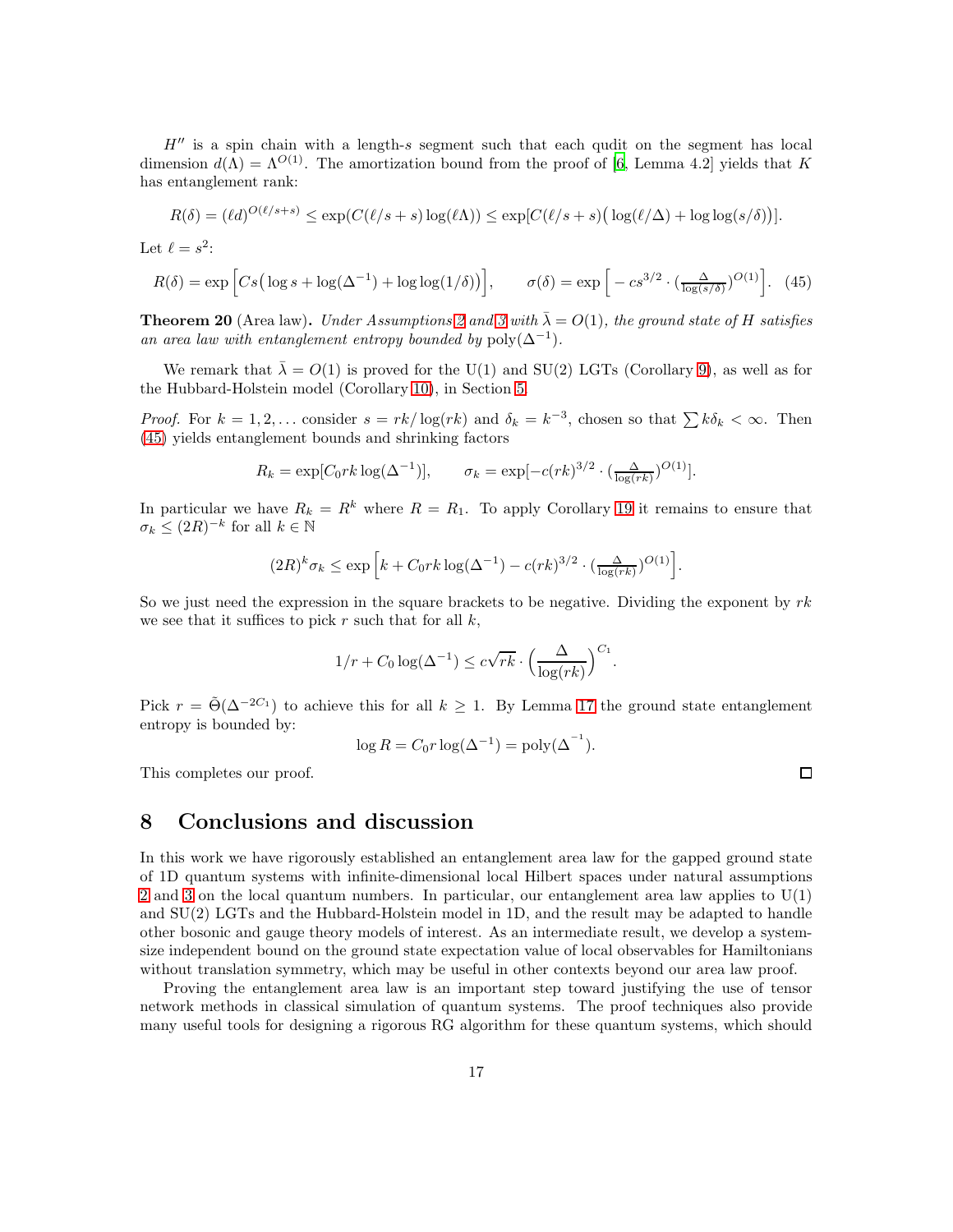be investigated by future work. It is also worth considering how the result in this work can be generalized to degenerate ground state or low-energy states as in Ref. [\[7\]](#page-18-1).

When studying the entanglement area law scaling in LGTs, we considered the limit where the lattice size grows to infinity while the lattice spacing remains constant, which is needed to ensure that the coefficients in the Hamiltonian remain constant. This corresponds to the thermodynamic limit rather than the continuum limit, where the lattice spacing should also decrease to 0. It remains an open question whether the entanglement entropy can be bounded in the continuum limit as well. It would also be interesting to investigate the scaling of other entropic quantities beyond the standard von Neumann entropy considered here.

Our result relies on the local quantum number tail bound proved in Ref. [\[31\]](#page-19-2), which in turn follows from technical tools for analyzing the dynamical simulation of unbounded Hamiltonians on digital quantum computers. Along this line, previous work such as [\[3](#page-17-5), [23,](#page-18-16) [25,](#page-19-10) [32\]](#page-19-11) have found other applications of quantum simulation techniques, to solving problems in quantum many-body physics beyond quantum computing. We consider finding further applications of this kind to be very interesting, as they demonstrate the immediate utility of studying quantum algorithms, while the building of scalable quantum computers remains a long-term goal.

# Acknowledgments

This work is partially supported by the Department of Energy under the Quantum System Accelerator (QSA) program (Y.T.), by the National Science Foundation under the Quantum Leap Challenge Institute (QLCI) program through grant number OMA-2016245, NSERC Discovery Program (N.W.), Google Inc (N.W.) and by the Simons Foundation (N.A.). Y.S. thanks Andrew M. Childs, Abhinav Deshpande, Adam Ehrenberg, Alexey V. Gorshkov, Andrew Guo, and Minh Cong Tran for helpful discussions about the entanglement area law. N.W. thanks Ning Bao and Yuta Kikuchi for useful preliminary discussions about area laws for unbounded operators.

# References

- <span id="page-17-4"></span>[1] N. Abrahamsen. Sharp implications of AGSPs for degenerate ground spaces. arXiv preprint arXiv:2003.08406, 2020.
- <span id="page-17-2"></span>[2] A. Anshu, I. Arad, and D. Gosset. Entanglement subvolume law for 2D frustration-free spin systems. In Proceedings of the 52nd Annual ACM SIGACT Symposium on Theory of Computing, pages 868–874, 2020.
- <span id="page-17-5"></span>[3] A. Anshu, A. W. Harrow, and M. Soleimanifar. From communication complexity to an entanglement spread area law in the ground state of gapped local Hamiltonians.  $arXiv$  preprint arXiv:2004.15009, 2020.
- <span id="page-17-3"></span>[4] A. Anshu, I. Arad, and D. Gosset. An area law for 2D frustration-free spin systems. arXiv preprint arXiv:2103.02492, 2021.
- <span id="page-17-0"></span>[5] I. Arad, Z. Landau, and U. Vazirani. Improved one-dimensional area law for frustration-free systems. Physical Review B, 85:195145, May 2012. doi[:10.1103/PhysRevB.85.195145.](https://doi.org/10.1103/PhysRevB.85.195145)
- <span id="page-17-1"></span>[6] I. Arad, A. Kitaev, Z. Landau, and U. Vazirani. An area law and sub-exponential algorithm for 1D systems. arXiv preprint arXiv:1301.1162, 2013.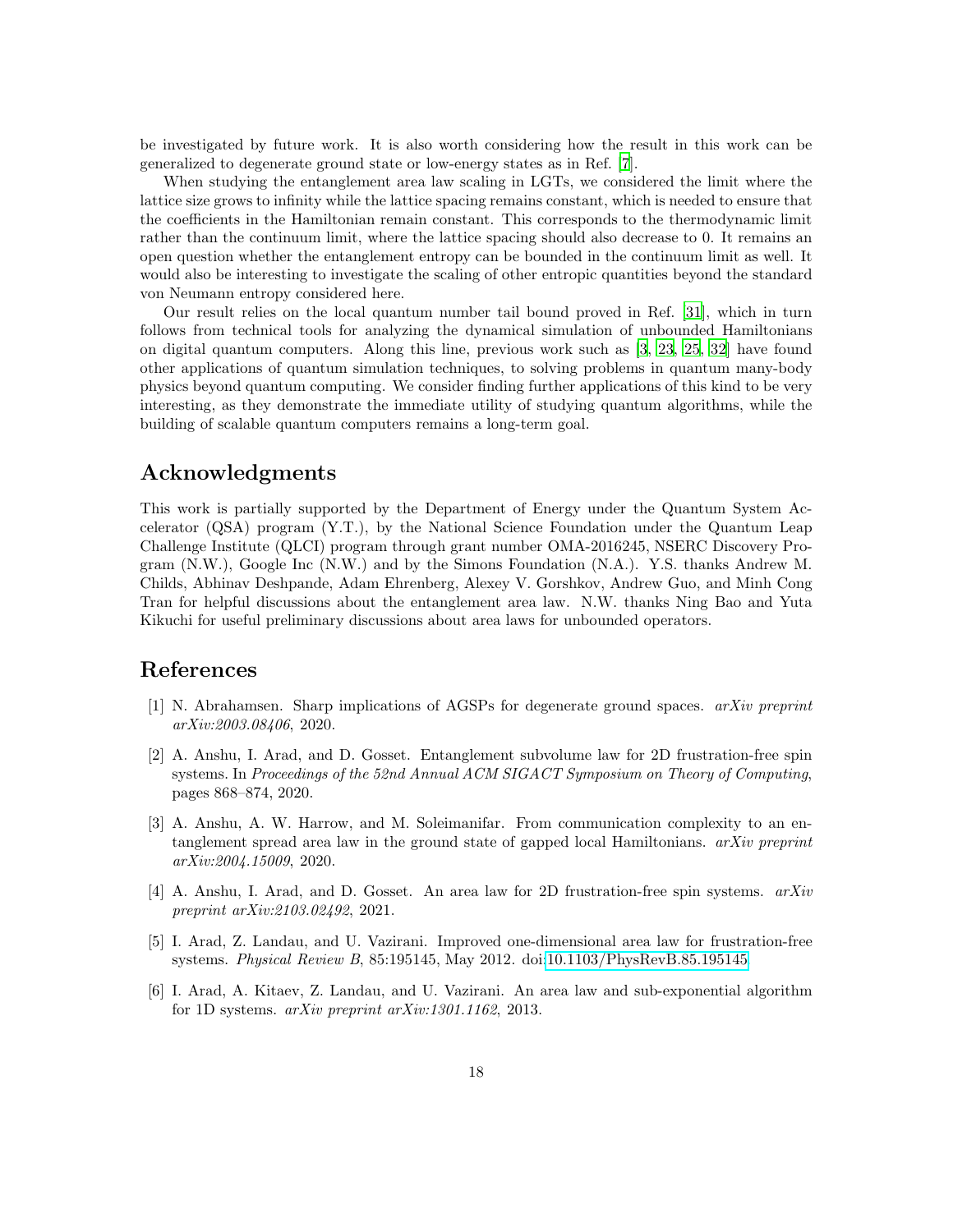- <span id="page-18-1"></span>[7] I. Arad, Z. Landau, U. Vazirani, and T. Vidick. Rigorous RG algorithms and area laws for low energy eigenstates in 1D. Communications in Mathematical Physics,  $356(1):65 - 105$ ,  $2017$ .
- <span id="page-18-9"></span>[8] M. C. Ba˜nuls, K. Cichy, J. I. Cirac, and K. Jansen. The mass spectrum of the Schwinger model with matrix product states. *Journal of High Energy Physics*, 2013(11):1–21, 2013.
- <span id="page-18-10"></span>[9] M. C. Ba˜nuls, K. Cichy, J. I. Cirac, K. Jansen, and H. Saito. Matrix product states for lattice field theories. arXiv preprint arXiv:1310.4118, 2013.
- <span id="page-18-11"></span>[10] M. C. Bañuls, K. Cichy, J. I. Cirac, K. Jansen, and S. Kühn. Efficient basis formulation for  $(1+1)$ -dimensional SU(2) lattice gauge theory: Spectral calculations with matrix product states. Physical Review X, 7(4):041046, 2017. doi[:10.1103/PhysRevX.7.041046.](https://doi.org/10.1103/PhysRevX.7.041046)
- <span id="page-18-12"></span>[11] M. C. Ba˜nuls, R. Blatt, J. Catani, A. Celi, J. I. Cirac, M. Dalmonte, L. Fallani, K. Jansen, M. Lewenstein, S. Montangero, et al. Simulating lattice gauge theories within quantum technologies. The European physical journal D, 74(8):1–42, 2020. doi[:10.1140/epjd/e2020-100571-8.](https://doi.org/10.1140/epjd/e2020-100571-8)
- <span id="page-18-5"></span>[12] M. Cramer and J. Eisert. Correlations, spectral gap and entanglement in harmonic quantum systems on generic lattices. New Journal of Physics, 8(5):71, 2006.
- <span id="page-18-6"></span>[13] M. Cramer, J. Eisert, M. B. Plenio, and J. Dreissig. Entanglement-area law for general bosonic harmonic lattice systems. Physical Review A, 73(1):012309, 2006.
- <span id="page-18-7"></span>[14] M. Cramer, J. Eisert, and M. Plenio. Statistics dependence of the entanglement entropy. Physical Review Letters, 98(22):220603, 2007.
- <span id="page-18-8"></span>[15] J. Eisert, M. Cramer, and M. B. Plenio. Colloquium: Area laws for the entanglement entropy. Reviews of Modern Physics, 82:277–306, Feb 2010. doi[:10.1103/RevModPhys.82.277.](https://doi.org/10.1103/RevModPhys.82.277)
- <span id="page-18-2"></span>[16] M. Fannes, B. Nachtergaele, and R. F. Werner. Finitely correlated states on quantum spin chains. Communications in mathematical physics, 144(3):443–490, 1992.
- <span id="page-18-3"></span>[17] S. Gharibian, Y. Huang, Z. Landau, and S. W. Shin. Quantum Hamiltonian complexity. Foundations and Trends $\widehat{R}$  in Theoretical Computer Science, 10(3):159–282, 2015. doi[:10.1561/0400000066.](https://doi.org/10.1561/0400000066)
- <span id="page-18-0"></span>[18] M. B. Hastings. An area law for one-dimensional quantum systems. Journal of Statistical Mechanics: Theory and Experiment, 2007(08):P08024, 2007. doi[:10.1088/1742-5468/2007/08/p08024.](https://doi.org/10.1088/1742-5468/2007/08/p08024)
- <span id="page-18-13"></span>[19] T. Holstein. Studies of polaron motion: Part I. the molecular-crystal model. Annals of Physics, 8(3):325–342, 1959. doi[:https://doi.org/10.1016/0003-4916\(59\)90002-8.](https://doi.org/https://doi.org/10.1016/0003-4916(59)90002-8)
- <span id="page-18-15"></span>[20] R. A. Horn and C. R. Johnson. Matrix analysis. Cambridge university press, 2012.
- <span id="page-18-14"></span>[21] J. Hubbard. Electron correlations in narrow energy bands. Proceedings of the Royal Society of London. Series A. Mathematical and Physical Sciences, 276(1365):238–257, 1963. doi[:10.1098/rspa.1963.0204.](https://doi.org/10.1098/rspa.1963.0204)
- <span id="page-18-4"></span>[22] J. Kogut and L. Susskind. Hamiltonian formulation of Wilson's lattice gauge theories. Physical Review D, 11(2):395, 1975. doi[:10.1103/PhysRevD.11.395.](https://doi.org/10.1103/PhysRevD.11.395)
- <span id="page-18-16"></span>[23] T. Kuwahara,  $\acute{A}$ . M. Alhambra, and A. Anshu. Improved thermal area law and quasilinear time algorithm for quantum gibbs states. Physical Review X, 11(1):011047, 2021.